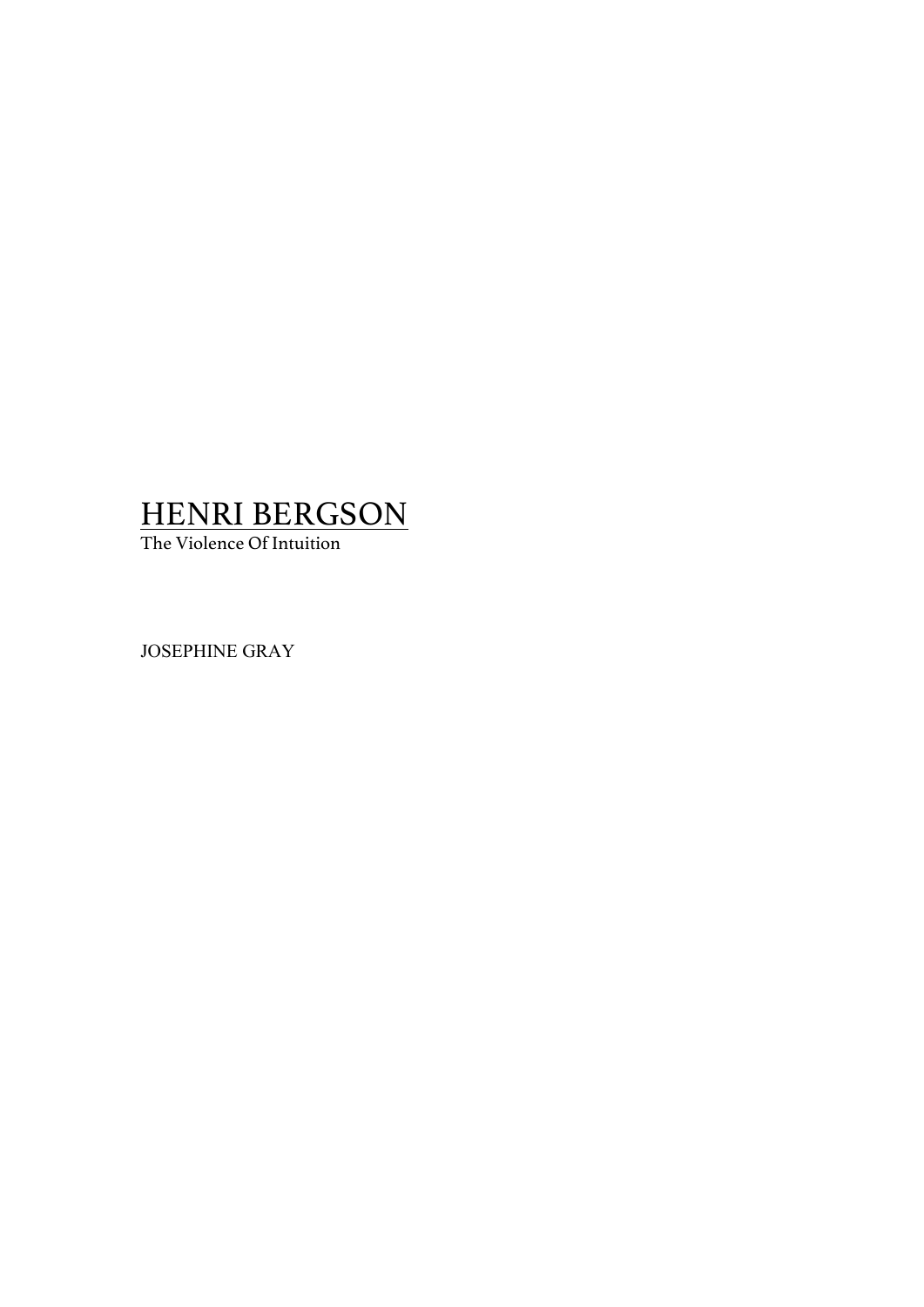# **Contents**

| Introduction                | $\overline{\mathbf{3}}$ |
|-----------------------------|-------------------------|
| Who Is Henri Bergson?       | $\overline{\mathbf{3}}$ |
| Philosophically Where?      | 4                       |
| I. Precision                | 6                       |
| 2. Intuition and Analysis   | 8                       |
| 2.1 Ways Of Seeing          | 8                       |
| 2.2 Absolute As Perfection  | 9                       |
| 2.3 Two Methods             | 10                      |
| 3. Duration and The Self    | $\mathbf{H}$            |
| 4. Duration and Otherness   | 13                      |
| 4.1 Novelty In Multiplicity | <b>I4</b>               |
| 4.2 The Wilted Man          | 16                      |
| 5. Intuition As Violence    | 17                      |
| 6. Epilogue Of The Twilight | 20                      |
| <b>Bibliography</b>         | 22                      |
| Abstract                    | 23                      |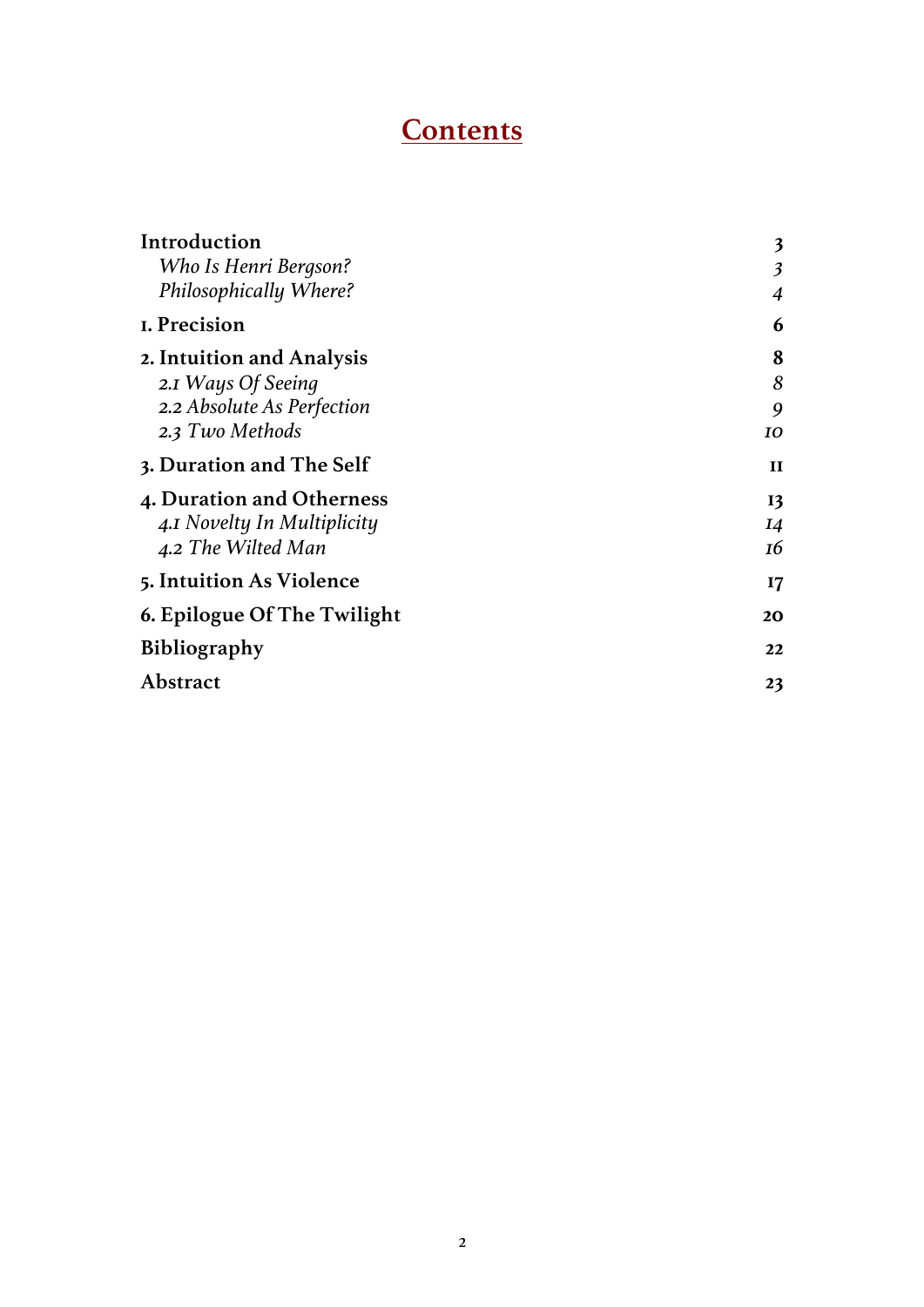## **Introduction**

#### *Who Is Henri Bergson?*

Taking the first step towards understanding the transcendental empiricism of Bergson is in many ways a hazardous one. Confronted by a body of work comprising philosophical topics diverse as the nature of perception, energy and matter, morality and religion, comedy, intuition, just to name a few, put forward in a, at first sight, haphazard structure, one is not to blame for a slight feeling of vertigo. At stake throughout his works is a radical claim for renewal of metaphysical structures and a mapping of how to acquire valid knowledge as such about the empirical world we live in.

One wonders where Bergson got his incentive for trying to re-mould metaphysics onto a completely empirical model leading him to develop novel methods that would be able to manifest the vision of his particular metaphysics. In an attempt to re-trace his thought throughout the history of philosophy one finds influences of Félix Ravaisson, Jules Lachelier along with his fascination for Spencer's evolutionist theories, further onto Aristotle, Descartes, Spinoza and Kant. <sup>1</sup> In the same manner a re-tracing of the historical facts and intellectual landscape of his contemporaries might bringer further clarity. Perhaps his upbringing in France and England predisposed him towards a transcendental inclination on the one hand and an empirical on the other. Maybe because he lived through the *semaine sanglante* under the rule of the Paris Commune during the early  $20<sup>th</sup>$  century he was made so prone to reject any kind of idealism.<sup>2</sup> Taking all these matters of facts into account will we be able to get any closer to the philosophical core of Bergson? Is the history of philosophy and the time he was living in constitutive parts of his philosophy, or is Bergson trying to say something that might have been expressed regardless of the time or preceding philosophical minds? At a lecture given 1911 in Bologna Bergson addressed this question, not in regards to himself, but towards other philosophers. The

 <sup>1</sup> For discussion on Spencer and Ravaisson see: Henri Bergson, *The Creative Mind*, trans., Mabelle L. Andison (New York: Dover Publications, 2007), 2 and 187-216 respectively. On Aristotle, Descartes, Spinoza, Kant and more on Spencer see: Henri Bergson, *Creative Evolution,* trans., Arthur Mitchell

<sup>(</sup>New York: Dover Publications, 1998), 315-363. <sup>2</sup> For more detailed introduction on Bergson and his life see: F.C.T Moore, *Bergson: Thinking Backwards,* (Cambridge: Cambridge University Press, 1996), 1-13.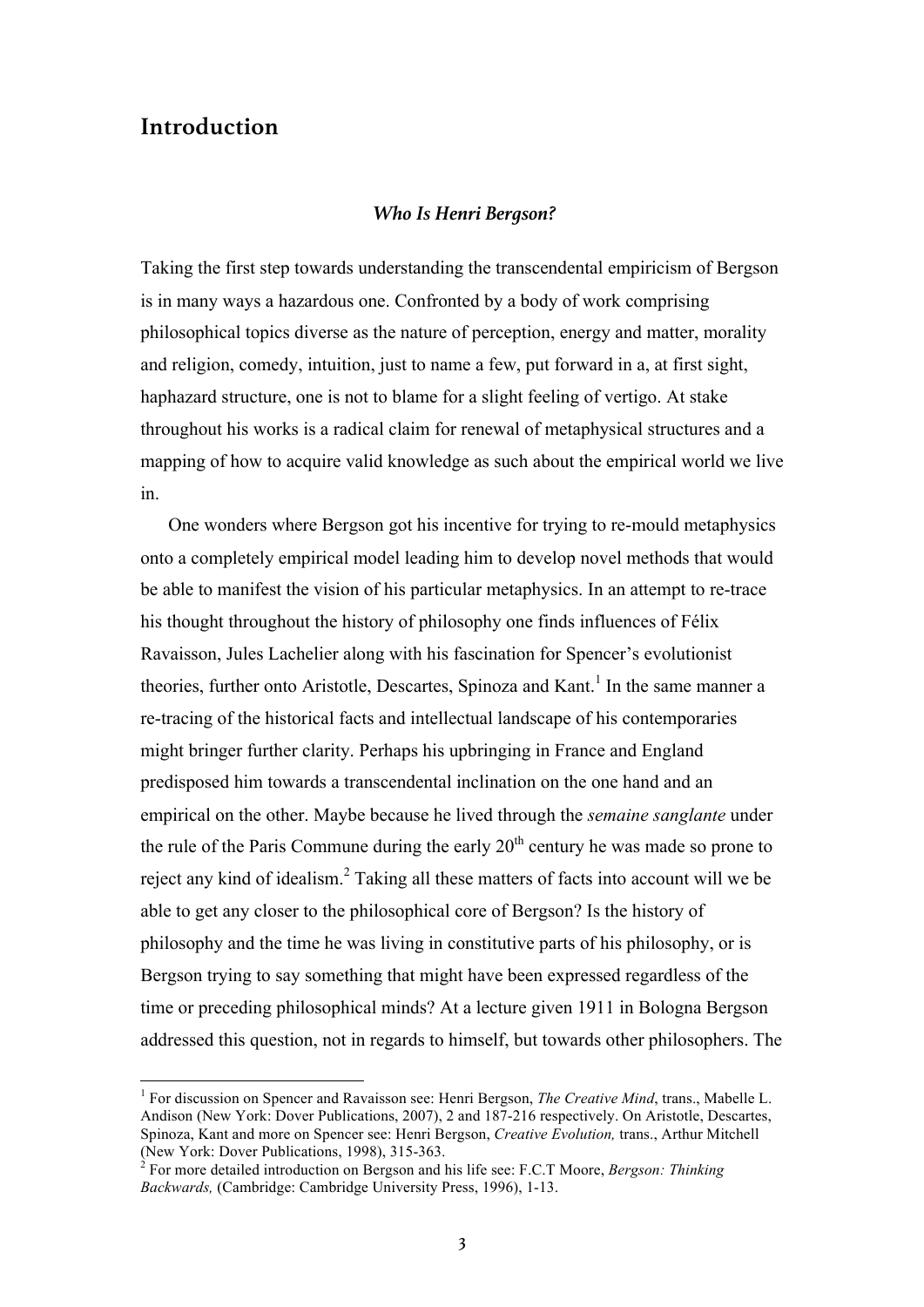issue at hand being what he called 'philosophical intuition' he turned his attention to Spinoza:

[B]ehind the heavy mass of concepts of Cartesian and Aristotelian parentage, is that intuition which is Spinoza's, an intuition which no formula, no matter how simple, can be simple enough to express […] the closer we get to this original intuition the better we understand that if Spinoza had lived before Descartes he would doubtless have written something other than what he wrote, but that given Spinoza living and writing, we were certain to have Spinozism in any case.<sup>3</sup>

On the question of who Henri Bergson is – we, of course. cannot know, at best, all we can search for is that very particular philosophical intuition which he is trying to convey through his complex writings. To do that one needs to keep in mind that it is not us as readers standing in the way of understanding or contextualizing his main areas of thought, it is Bergson standing in the way, not only of us, but first and foremost of himself. Bearing this in mind one could still contend, on Bergson's terms, that regardless of his inspiration from evolutionism, pragmatism or mysticism, Bergsonism would still be a vital part of our philosophical heritage today.

### *Philosophically Where?*

In commentaries on his work we are time and time again met with sentiments such as 'relevant today', ' to reintroduce', 'forgotten', 'our contemporary' and so on.<sup>4</sup> The commentaries seem to reveal a certain ambiguity towards how and where to situate his philosophy along with a sense of his writings having now come of age and should, to us contemporary citizens, act somewhat revelatory. One explanation to this is Suzanne Guerlac's suggestion that a certain resurge of Bergson came about with the English translation of Gilles Deleuze's book *Bergsonism* by the end of the 1980's, but that it also, to a certain extent, had detrimental effects as to how Bergson would come to be read. Instead of gaining original insights through the primary works of Bergson many took recourse through Deleuze to enter into Bergson creating a pseudo-

<sup>&</sup>lt;sup>3</sup> Bergson, *Creative Mind*, 92-93.<br><sup>4</sup> See Moore, *Bergson: Thinking Backward*., John Mullarkey, ed., *The New Bergson*, (Manchester: Manchester University Press, 1999)., and John Mullarkey, *Bergson And Philosophy*, (Edinburgh: Edinburgh University Press, 1999).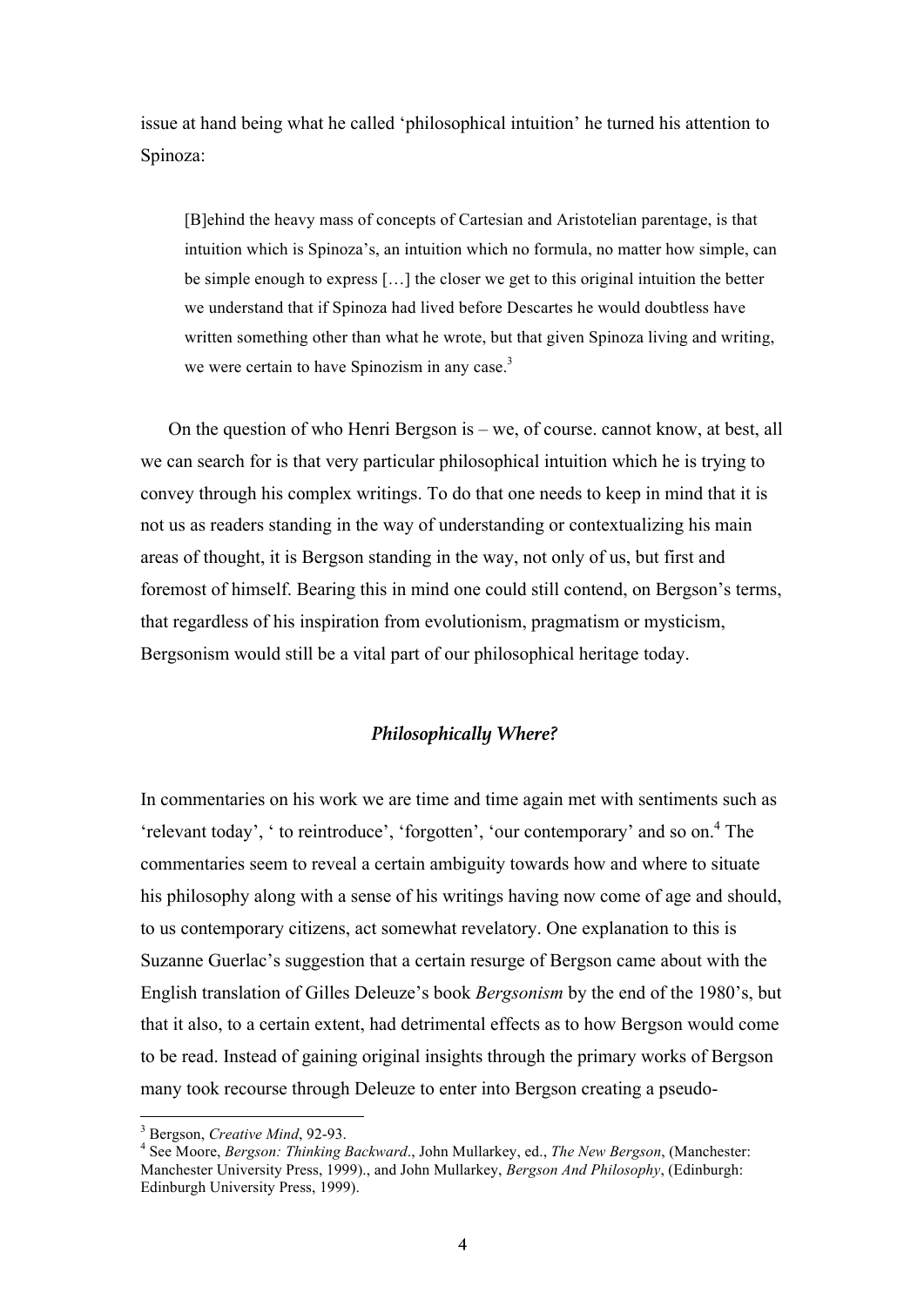bergsonism marked with a Deleuzian stamp.<sup>5</sup> That, today, seems even more probable taking into account the rapid expansion the scene of cultural theory is experiencing on which Deleuze, among others, is taking centre stage. Not only in academic circles is this happening but also in the field of performing arts where theory and practice is a hot topic for various artistic disciplines.<sup>6</sup>

 This is also something I will try to avoid to the best of my abilities. For that reason I will stay clear of engaging in an 'already full' interpretation of Bergson. Another kind of 'fullness' that will be harder to avoid is that which is already present in Bergson's own writing, namely the attempt to express somebody else's meaning and in so doing 'muddle the water':

If I wish to explain to someone who does not know Greek the simple impression that a line of Homer leaves upon me, I shall give the translation of the line, then comment on my translation, then I shall develop my commentary, and from explanation to explanation I shall get closer to what I wish to express; but I shall never quite reach it.<sup>7</sup>

This phenomenon informs our reading of him problematic. Not only do we as readers make a rendition of his words, Bergson himself makes a rendition of himself through the process of translating his thoughts into words on paper. This movement of translation will constitute his antithesis of the method of intuition, namely analysis.

With this in mind I will begin my discussion by focusing, in part I, on what precision means for Bergson's philosophical method. This will lead me straight into the heart of his philosophy where intuition will be juxtaposed to analysis, followed by a search for the vehicle wherein intuition might take place, namely duration and the self, all of which will run through parts II and III. In part IV the pace will be halted to give space for critical reflections on what consequences we are faced with due to his core concepts hitherto discussed, focusing on the possibility of novelty and creation. Finally, in section V and VI, I will engage in a brief discussion on Bergson's view of the unconscious opposed to that of Ernst Bloch. Despite the fact that the two thinkers are in many ways diametrically opposed to one another; Bloch being a literary heir to

<sup>&</sup>lt;sup>5</sup> Suzanne Guerlac, *Thinking In Time: An Introduction to Henri Bergson*, (New York: Cornell University Press. 2006). 173-175.

 $\epsilon$ <sup>6</sup> This is especially seen in a vast amount of cultural networks online, such as, *PERFmts, The Disagree, PAF* etc.<br><sup>7</sup> Bergson, *Creative Mind*, 135.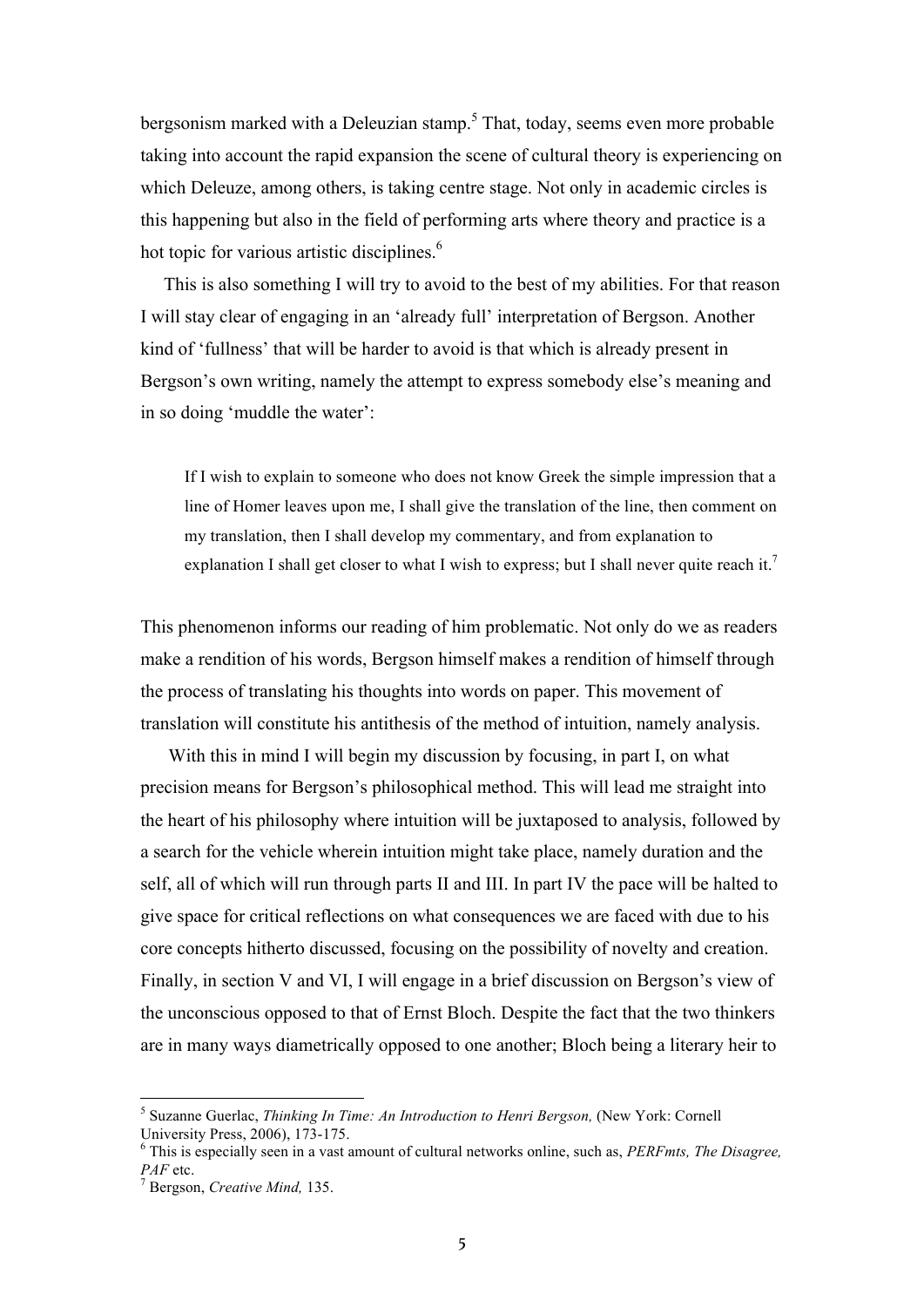Marx hence applying a materialistic-dialectical view on metaphysics, and Bergson approaching from a transcendental empiricist view on metaphysics, they nevertheless have similarities in their view on philosophy as process oriented.

The Blochian notion of the Not-Yet-Conscious together with one of its constituent characteristics, 'incubation', will ground the search for how novelty might show itself through the method of intuition, and how that novelty is shaped. By confronting the overtly positive attitude of Bergson with the notions of Net-Yet-Conscious and incubation a more violent process of intuition will emerge which lay hidden in a Bergsonian universe. Those violent processes, I will argue, are not only to be welcomed into the positivity of his thought, but are actual prerequisites for any novelty to spring forth via the method of intuition.

## **1. Precision**

Bergson introduces his work in *The Creative Mind* with a discussion on precision and its role in philosophy. Up until now, he claims, the most fundamental lack in the creation of philosophical systems has been the inability to narrow down a subject matter to actually be concerned with the world we live in. $8$  The world we live in is a world that has contingent facts which needs to be taken into consideration, even if we take them for granted, for they are necessary constituents of our reality. Those contingent facts range from the simple notion that we live alongside plants, to that we walk upright and have the ability to dream.<sup>9</sup> This kind of reasoning leads Bergson to question the possible development of a satisfactory theory that is precise enough to only include the objects of this world, i.e. a philosophy rooted in the experienced world.

The only explanation we should accept as satisfactory is one which fits tightly to its object, with no space between them, no crevice in which any other explanation might equally well be lodged: on which fits the object only and to which alone the object lends itself.<sup>10</sup>

<sup>&</sup>lt;sup>8</sup> Bergson, *Creative Mind*, 1.<br><sup>9</sup> Ibid.

 $^{10}$  Ibid.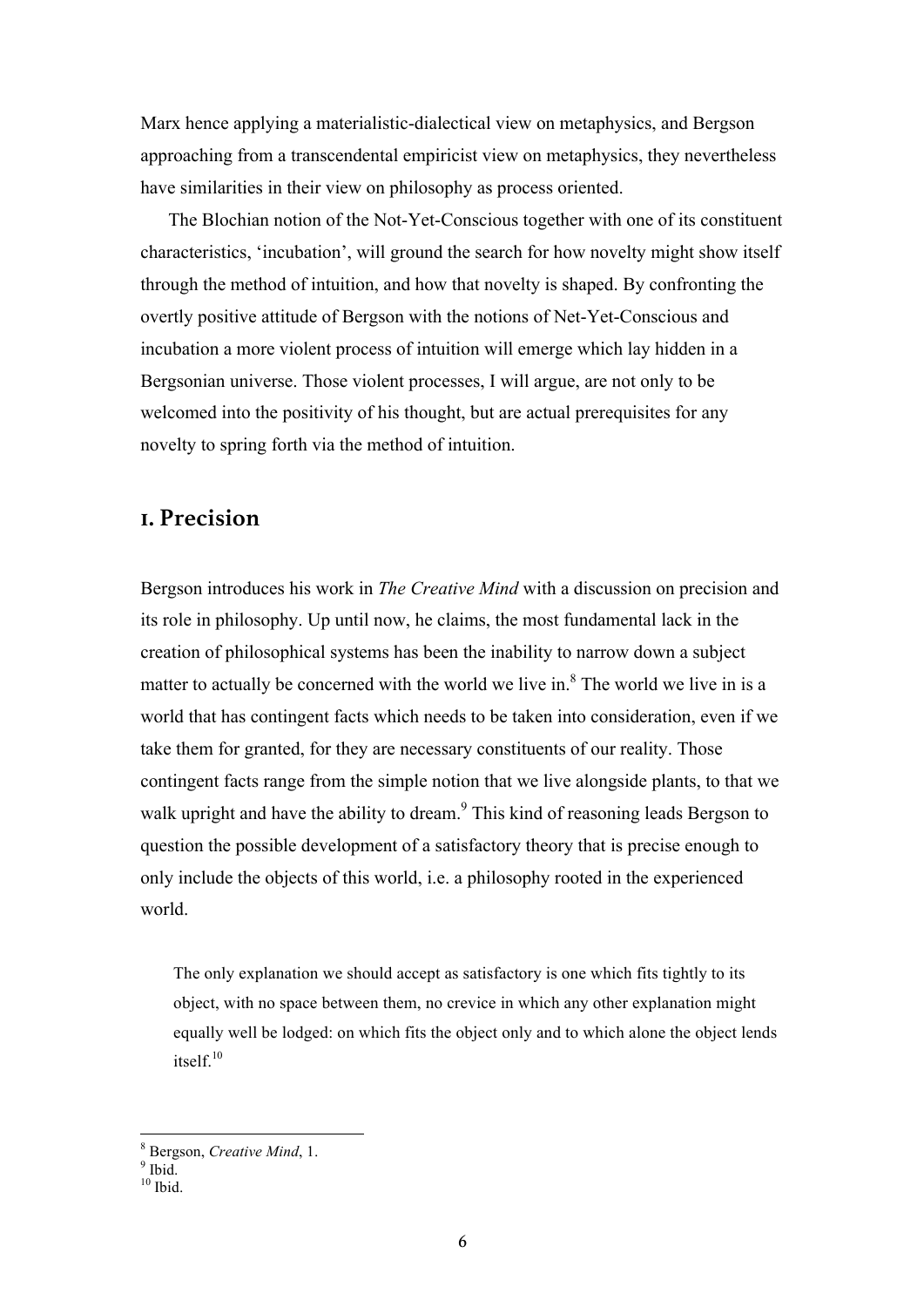This precision based on subject-matter Bergson sees present in the natural sciences and begins to reflect upon how, and if, such a model can be created within the domain of philosophy.

 On the same issue F.C.T Moore in *Bergson: Thinking Backwards* contrasts the quest for precision in Bergson with that of Descartes. The comparison shows that, while Descartes was searching for a set of rules upon which all philosophical reasoning could be based, his conclusion conforms to two traits; it is formal and analytical. Formal due to the set of rules and analytic because of the method a set of rules imply.<sup>11</sup> Moore goes on to show that even if Descartes' precision has its advantages it could be problematic when discussing an object in disregard of its animate or inanimate state by referring to Aristotle's example of the severed finger.<sup>12</sup> Aristotle claimed that a severed finger is not a finger per se since its function is different when still attached to a hand even if the severed finger and the attached finger has the exact same anatomical structure.<sup>13</sup> As an analogue example Moore mentions Bergson's discussion of a melody and whether one can still say that it is a melody if one would only take recourse to its structure, the notes, by way of explaining the melody. What seems to be at stake is the same as in the severed finger; the notes alone will not make up the melody, only when played as a whole will the melody be a melody. What is being omitted in a Cartesian precision is the living organism, or being of a whole, instead focusing on an analysis of parts, while Bergson is trying to find a way through precision that does not merely analyse but that will be able to grasp all aspects of any subject-matter.

 For Moore the historical example of precision in Descartes aims at showing the novelty of Bergson's view on science, subject-matter, and its role in metaphysics. To take Moore's argument further it seems that one does not merely have to look at the rules by which Descartes put forward but to look deeper into his view on the role of metaphysics as such. Descartes, in the height of the scientific revolution of the  $17<sup>th</sup>$ century, not only had a very restricted view on metaphysics but saw it as something one should not delve into at large for fear of getting lost in questions which are not of any practical use. I think we can contend that Bergson would agree with such a view on the grounds that metaphysics claims to cover all areas of abstract knowledge.

<sup>&</sup>lt;sup>11</sup> Moore, *Bergson*, 14-15.<br><sup>12</sup> Ibid., 15.<br><sup>13</sup> Aristotle, *Metaphysics*, 1035<sup>b</sup> 23-5: "A finger cannot in every state be a part of a living animal; for the dead finger has only the name in common with the living one."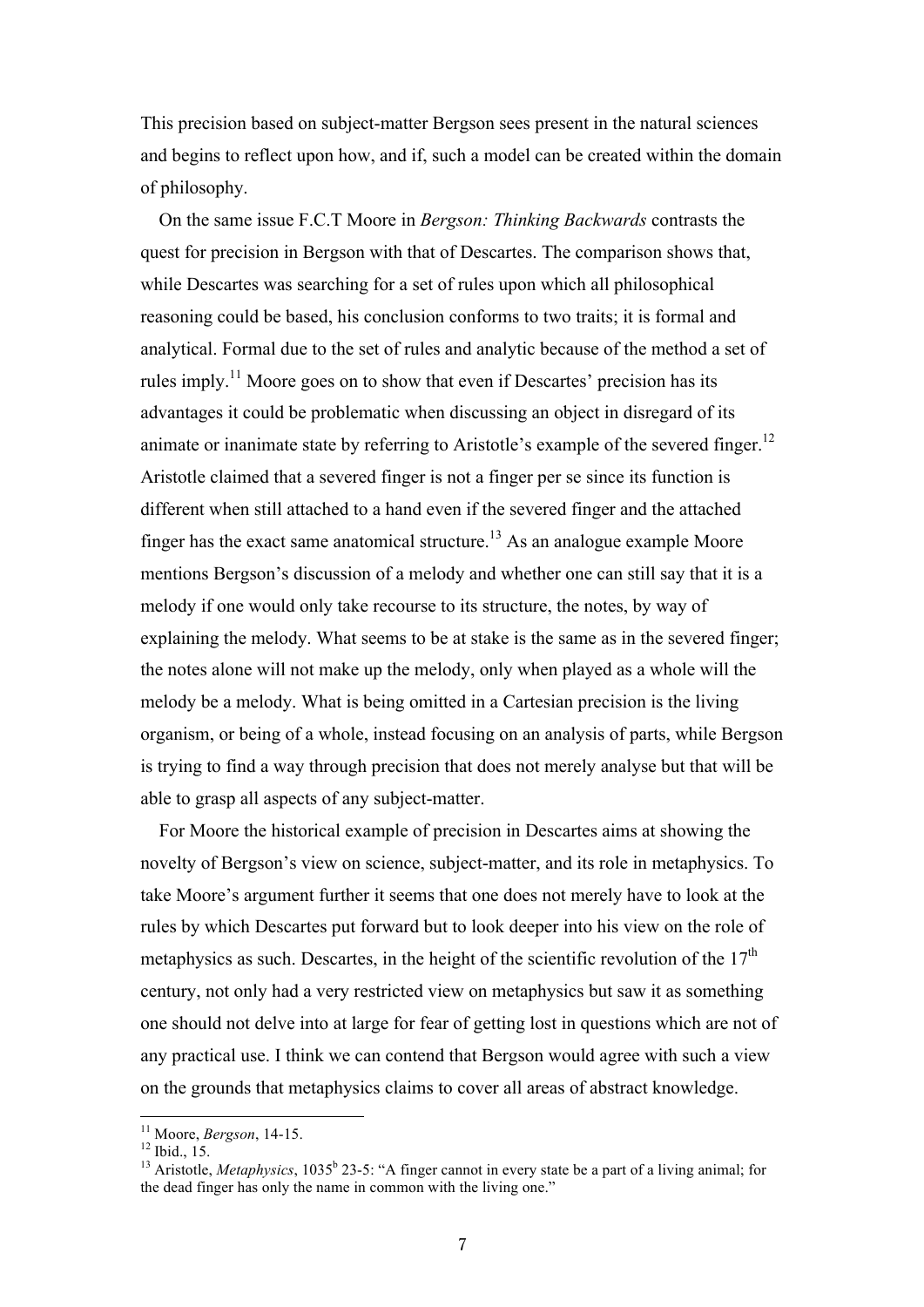Nevertheless, as we know, Descartes does not exclude absolute knowledge, he simply, from the hyperbolic doubt in the third meditation, retracts back into the positing of God's existence as overpowering human reason which in turn acts as incentive for him to develop the philosophical areas which human reason can claim to know something about.<sup>14</sup> This attitude safeguards Descartes from having to question why metaphysics only deals with abstract notions which have a tendency to fall into relative conclusions (by the human intellect) which is what Bergson in turn will question.

Bearing in mind the distinction between parts and wholes will enable us to unfold how metaphysics relies on a precision found only through the method of intuition in Bergson.

## **2. Intuition and Analysis**

### *2.1 Ways Of Seeing*

To make an attempt at unravelling what intuition means for Bergson one first has to define two ways of seeing.

The first way of seeing would be to try and look at an object from different points of view. I might move around it, look beneath it and inspect it via different angles allowing me to derive some truth of the object. Likewise if I stay still and the object moves around me I will attain different angles of knowledge. By perceiving an object outside of myself I seem to be putting it in relation to both myself and other things around it. I, as Bergson calls it, "interpret it according to symbols*"*. 15

If, instead, I were to use the second way of seeing and by so doing adopt a viewpoint from inside the object I would not have to depend on an external point of view. By disregarding an external point of view the possibility arises of entering into an act of "imagination" in which I could follow the movement of the object as it undergoes changes of states, or "states of soul" as Bergson describes it. This, then, if possible, would let me know something absolutely. So far, we have two ways of

 <sup>14</sup> Rene Descartes, *Meditations On First Philosophy*, transl. John Cottingham, (Cambridge: Cambridge University Press, 1996), 25: "And since I have no cause to think that there is a deceiving God, and I do not yet even know for sure whether there is a God at all, any reason for doubt which depends simply on this supposition is a very slight and, so to speak, metaphysical one." <sup>15</sup> Bergson, *Creative Mind,* 133.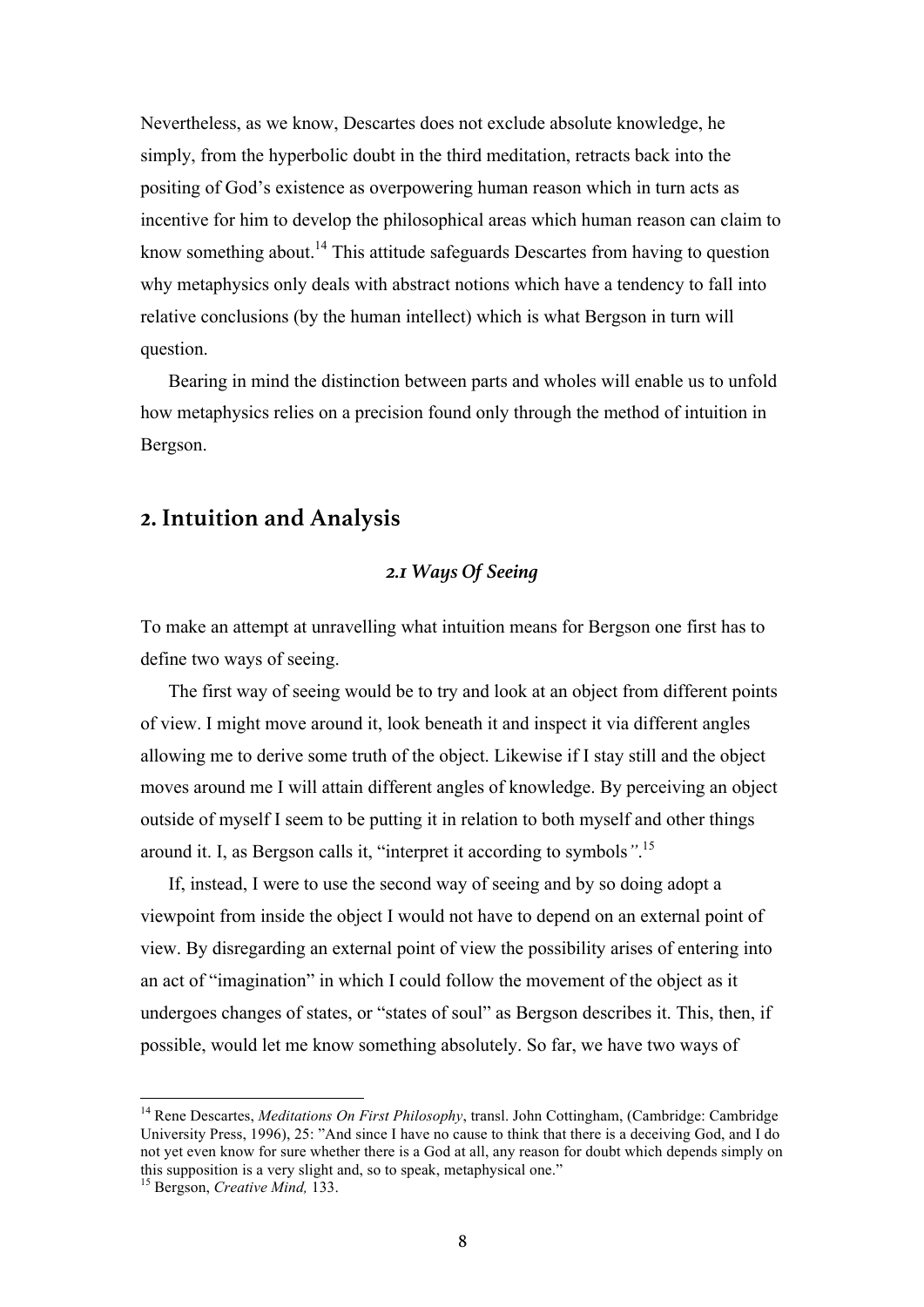seeing, one of which I put myself, and the surrounding, in relation to the object, and another whence I coincide with the object.<sup>16</sup>

To illustrate further this point of seeing(s) Bergson recalls the complexity of a fictitious character.<sup>17</sup> Conjured up by the fancies of an imaginative author one could easily get an image of how a character acts. Perhaps he, the character, is grotesquely huge, with large feet, voluptuous arms and dark eyes. Maybe he cries when he ponders on how many blades of grass there are in the world and secretly desires to be as proud as the rooster he sees running after the hen. All the things an author might ascribe to him in order for the reader to know him better, all different points of views, will still render the elusiveness of his actual being further and further into darkness.

If instead by imagination one would coincide with that man all his actions, desires and feelings would no longer be a succession of events but a constant movement giving me a simple insight of him. One would know him absolutely and all details that one had read about would seem superfluous from the inside point of view.

#### *2.2 Absolute As Perfection*

The way of seeing which is an absolute, or, in other words, one's coinciding with an object, could then be called perfect. Or, in Bergson's own words, "the absolute is perfect in that it is perfectly what it is."<sup>18</sup> While all the shades of a character add up to a personage it remains imperfect in that it is not self-contained. The absolute, on the other hand, is like the sphere was for the Greeks. It is the most perfect of forms; it is absolutely what it is. $19$ 

Yet, what is the difference between an infinite and an absolute?<sup>20</sup> Again, a difference of focus seems to be at play. While perfect is wholly contained, as when I turn my head from right to left and perceive it from my absolute point of view, the infinite seems to always add more to its infinity. That is, if you were to look at me while I turn my head, you could intersect my going from looking to my right to my

<sup>&</sup>lt;sup>16</sup> Ibid., 133-134.<br><sup>17</sup> Ibid.<br><sup>18</sup> Ibid., 135.<br><sup>19</sup> The play on words are merely figurative. For Bergson there is no easy relation to the Ancients, and it is not to be taken literally that the Bergsonian absolute in any way is analogous to the Ancient view of absolute nor to Parmenides' notion of 'circle' and 'what is'.

 $20$  Ibid.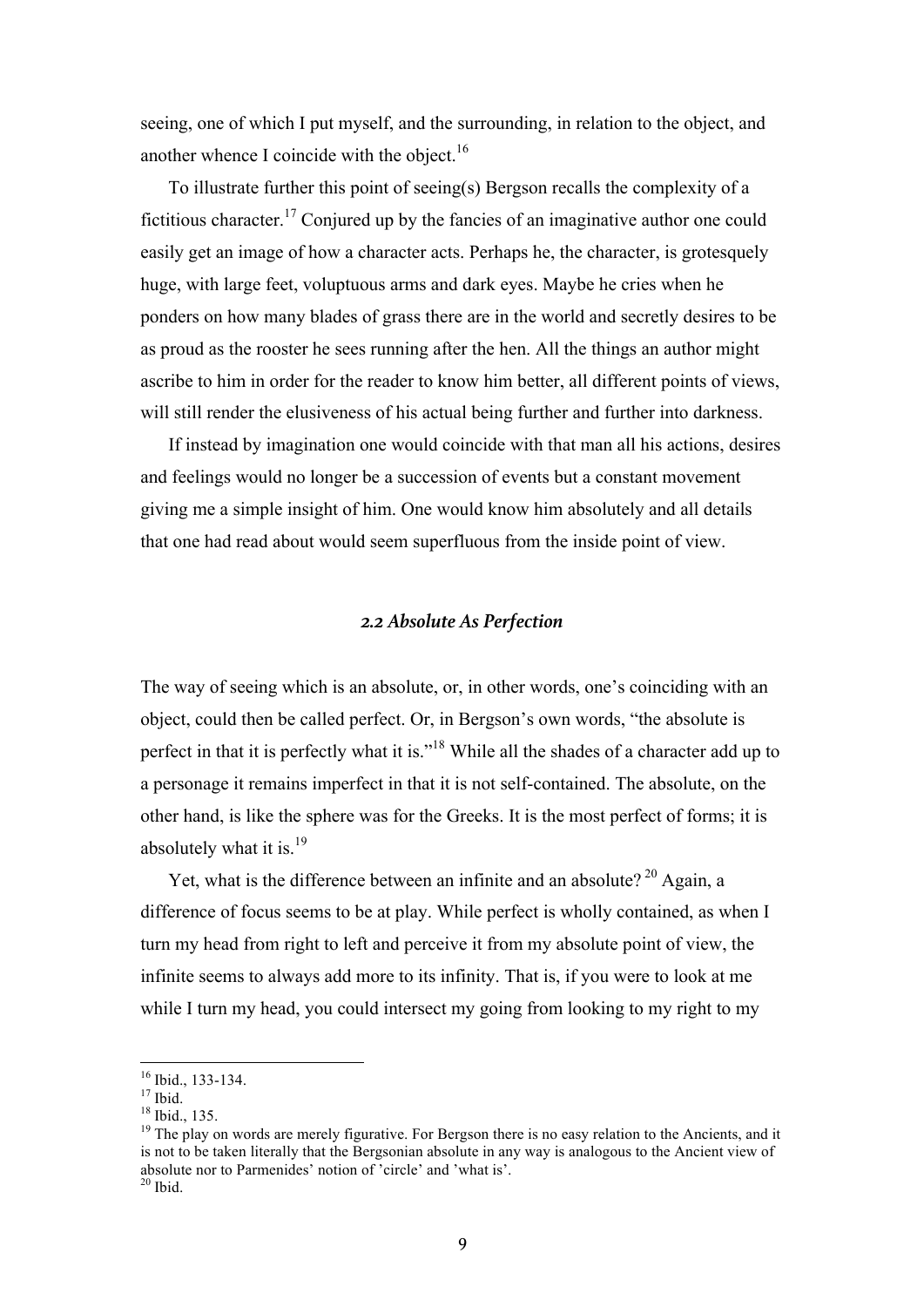left and claim that it passes through several points. Hence, the points could go on in infinity, while my inner turning would be perfect in that it is perfectly what it is following its trajectory from right to left. Bergson, therefore, takes caution in confusing the two and clearly distinguishes them from one another.

The distinction also makes it clear that if one speaks of absolute knowledge as perfect it does not necessarily entail that what is being known is perfect. It is only the knowledge from inside that carries the stamp of perfection. However, it does raise the question of how something can be perfectly what it is without being static, or in other words, only fitting one form – the perfect form. We will return to this later.

### *2.3 Two Methods*

Having discussed the differences between seeing as relative as opposed to absolute it still remains ambiguous how one might attain knowledge from perception. In other words what or which method(s) does one need to reach these insights?

Looking at the relative knowledge, which by virtue of its being known through a reflection of many sides, would yield forth through the method of analysis*,* while the absolute is a simple and perfect knowledge, it can only be grasped via an intuition*.* For Bergson intuition becomes the method one uses when one 'sympathizes' with an object and what gives way for the 'inexpressible' in an object.<sup>21</sup>Analysis becomes its contrary by explaining an object in concepts that is similar to it and other things. It becomes a movement of translation of symbols.

We have, in short, two opposing methods; an infinite analysis and a simple, absolute, act of intuition. Analysis, because of its nature, is what pushes forward the natural sciences. It deals with symbols and measure, leaving room for what Bergson would consider imprecision. Intuition on the other hand wants to get rid of symbols and is, for Bergson, the method by which one can know being absolutely. It also acts as the only method whence a new creation might emerge from*.* That new creation, possible only through intuition, relies on a precision found in knowing the absolute of each thing. It is, in other words, that which enables metaphysics. $^{22}$ 

 $^{21}$  Ibid.<br> $^{22}$  Ibid., 136.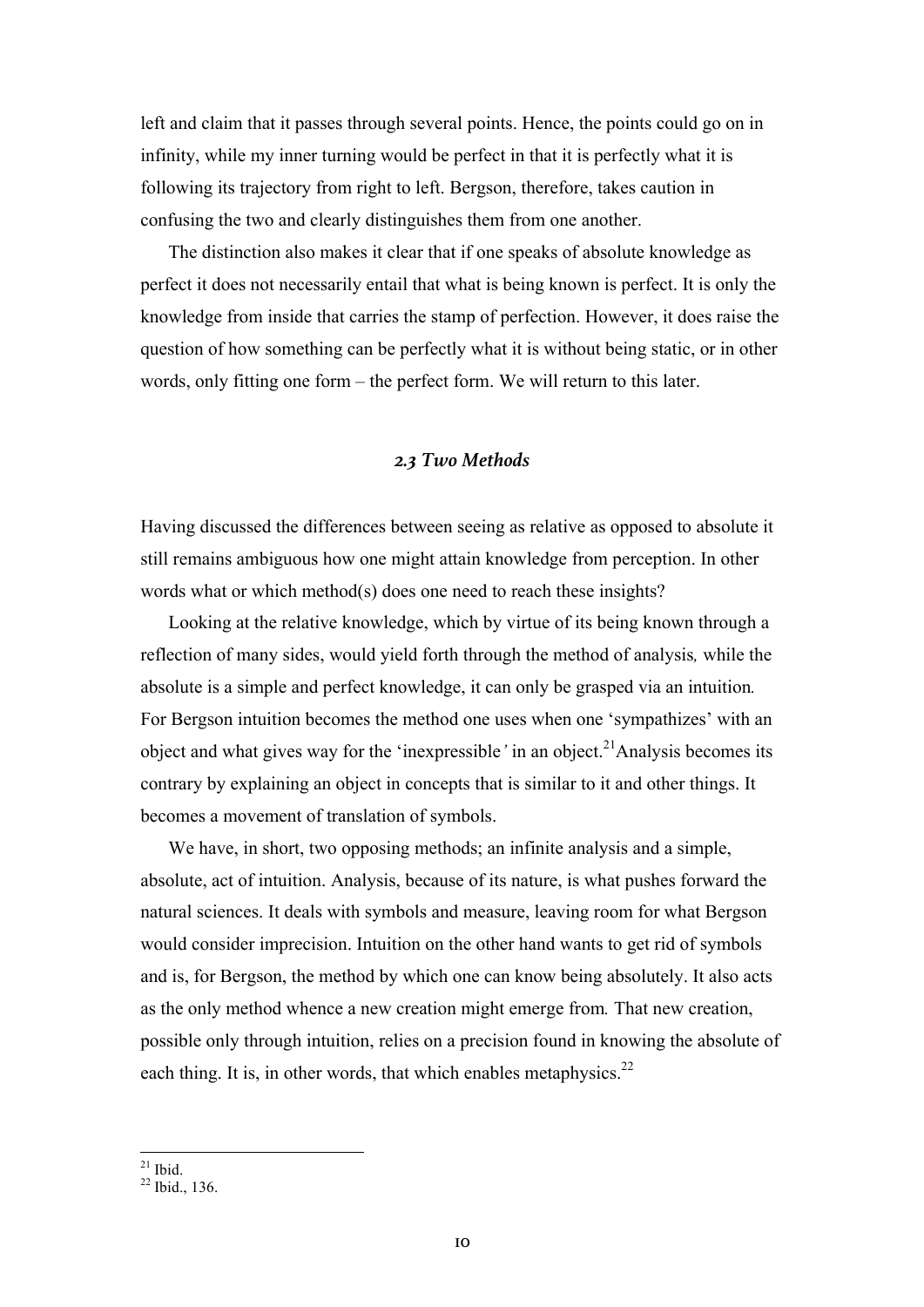## **3. Duration and The Self**

So far intuition and analysis as methods of knowledge have been established but the ambiguity remains. How can I know reality from inside? Are different ways of seeing all there is to it? Bergson bids us to start with ourselves. To start with what we, at least, can call an absolute knowledge: the knowledge of ourselves.

When I perceive myself I do so absolutely. I am given to myself at once without any means of analysis. This self which am I subsists through time and I identify with it completely, a movement Bergson calls "sympathize with spiritually."<sup>23</sup> According to Bergson this must be our starting point for an investigation of intuition; the self that subsists through time.

Bergson finds two things that define the viewpoint of internal consciousness. Firstly, the consciousness should recognize its "perceptions, memories and motor habits/tendencies."<sup>24</sup> These are all linked to one another and form the "periphery of our being."<sup>25</sup> They define our person but only at a superficial, pragmatic, level. Beyond the periphery another level is to be found; the core of consciousness which is constituted by a constant flow. A flow of states that are constantly changing, forever ungraspable, indefinable, until they have passed becomes our secondary discovery. The complete mobility that has moved beyond and under the periphery of our being is what Bergson calls duration.

The discovery of duration poses problems, one being the question of how to represent it adequately:

It is, if you like, the unrolling of a spool, for there is no living being who does not feel himself coming little by little to the end of his span; and living consists in growing old. But it is just as much a continual winding, like that of thread into a ball, for our past follows us, becoming larger and larger with the present it picks up on its way; and consciousness means memory. To tell the truth, it is neither a winding nor an unwinding, for these two images evoke the representation of lines or surfaces whose parts are homogeneous to and superposable on one another.<sup>26</sup>

 $\frac{23}{24}$  Ibid.<br> $\frac{24}{1}$  Ibid., 137.<br> $\frac{25}{16}$  Ibid.<br> $\frac{26}{1}$  Ibid.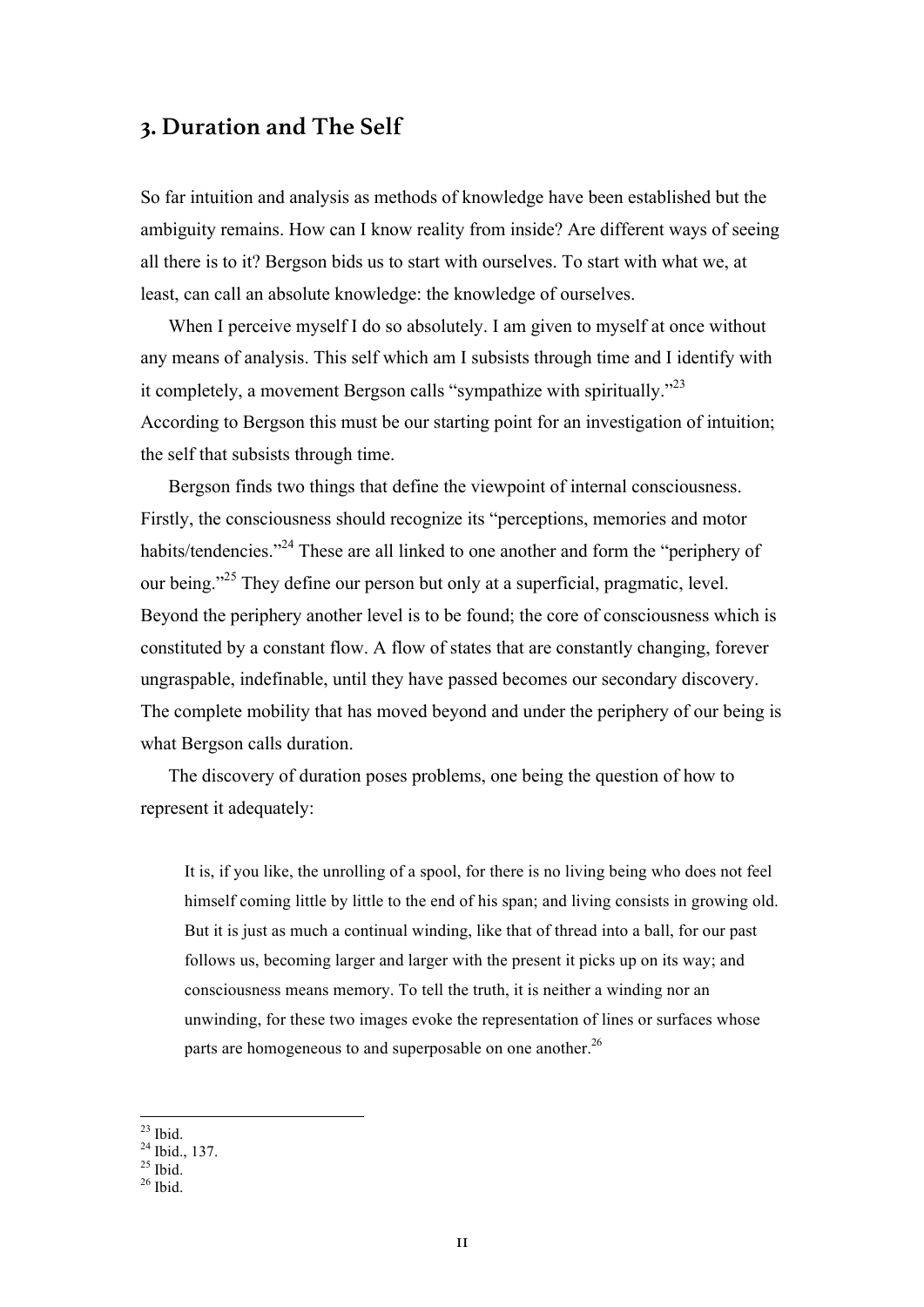Neither do concepts give room for an eventual explanation of what duration is, or might be since the concepts we use habitually contain a lack of precision, as seen above. The only recourse we have to duration thus seems to be the sensation of our own flowing through time, of which Bergson puts crudely; "[t]o him who is not capable of giving himself the intuition of the duration constitutive of his being, nothing will ever give it, neither concepts nor images."<sup>27</sup>

However, if one wants to engage in philosophical discourse Bergson emphasizes the utmost necessity to sense this flow and through it break with the habits of mind that want either representations or ready-made concepts in order to aim for a method of intuition that will be able to grasp the underlying duration of being. The exercise of representation might, nevertheless, for the philosopher, act as a first step to direct consciousness towards the intuition of duration which will place it in a position where consciousness might be revealed unto itself. In other words, even though images cannot tell us what intuition is, they might, if done attentively, put our mental focus into a starting point of an attempt at getting towards intuitive knowledge.<sup>28</sup>

Concepts, on the other hand, are more dangerous for they assume new wholes from analysed parts thus admitting to a higher degree of generality. In order to explain duration through ready-made concepts we would have to apply concepts such as mobility- immobility, unity – multiplicity etc. Whichever one we would choose as starting point would be arbitrary and would only give us "the shadow of its body*",*  hence failing to tell us what duration is absolutely*. 29*

The blind use of habitual concepts is in Bergson's view the root of all philosophical divisions. That root is questioned when he asks if it is not better to do away with metaphysics as "a game of ideas" or, on the contrary, "transcend concepts in order to arrive at metaphysics.<sup>30</sup> The transcending concepts aimed at are concepts that can only be reached once we surrender to our own duration in which intuition might be grasped. It is by this surrender that creation can yield forth. The creation of concepts, as Deleuze put it in his last work *Qu'est-ce que la philosophie?* dating back to 1991, is the occupation of philosophers.<sup>31</sup> Although not identical to transcending

<sup>&</sup>lt;sup>27</sup> Ibid., 139.<br><sup>28</sup> Ibid., 140-141.<br><sup>39</sup> Ibid., 140-141.<br><sup>31</sup> Gilles Deleuze and Félix Guattari, *What Is Philosophy?*, transl. Hugh Tomlinson and Graham Burchell. (New York: Columbia University Press, 1994), 20.: The concept being described as a "variation" and "processual, modular".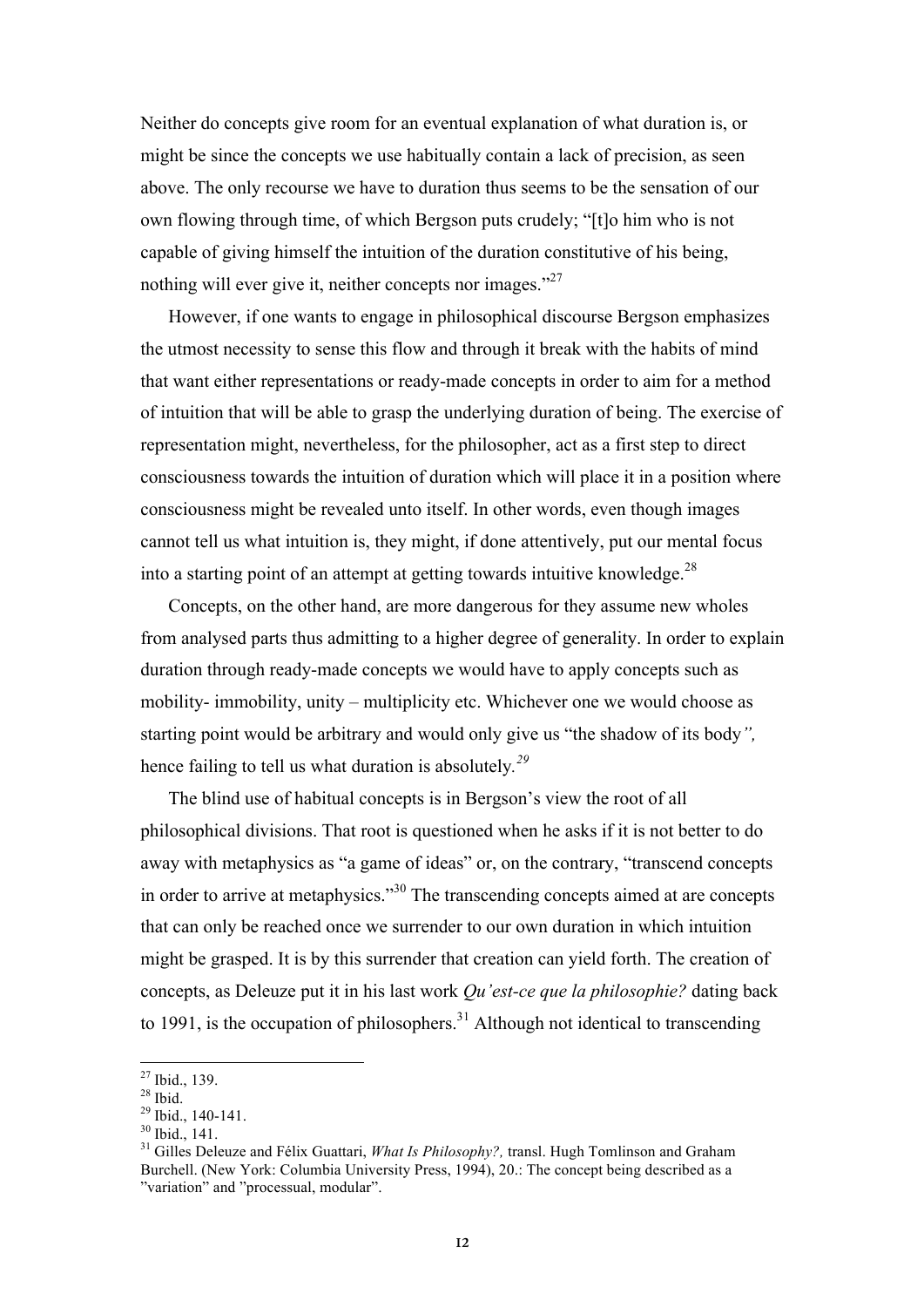concepts it still renders visible the Bergsonian influence on Deleuze. It is not concepts as such that needs to be disposed of, only the ready-made ones according to Bergson. He calls forth for the creation of concepts that are as flexible and fluid as our intuition is. Intuition might be evoked by representations, but can nevertheless never be evoked by ready-made concepts, for they are the instruments of analysis and the nature of intuition will not let itself be, as he puts it, "enclosed in a conceptual representation."<sup>32</sup>

The scientific model of analysis is thus seen as a valid inference for its particular field, but fails to be innovative enough for the science of metaphysics, if such a science is to be developed.

## **4. Duration and Otherness**

Up until now we have seen the major concepts underlined in Bergson, a brief discussion of each has enabled us to get a rough sketch of what the Bergsonian enterprise aims at. What seems to be the significant traits of intuition as method is that it will constantly produce something new and that we can know ourselves, i.e. our own inner flow. These preliminary conclusions raise some troublesome issues.

Firstly, is it possible to create new creative concepts? As things are in constant mobility the substratum for intuition is duration. As a constant flow it is something always in the becoming*.* In other words, while metaphysics is to be based on mobility there is a constant which preserves the possibility for intuition, namely duration. If intuition depends on finding duration it seems as if we have a mobile constant to rely on. The concepts we thus will create will be able to 'mould themselves onto intuition'. Yet, if we have a constant, our duration, will the new not turn upon itself, creating nothing more than an empty promise of progress?

Secondly, a prerequisite is that we can actually know ourselves. That we can feel our own duration. Yet, is it not possible for us to have dark sides, in the shades of ourselves, which we cannot know and which pertain to a hidden form? Allow me to address the first concern at length and then turn to the second.

 <sup>32</sup> Bergson, *Creative Mind,* 141.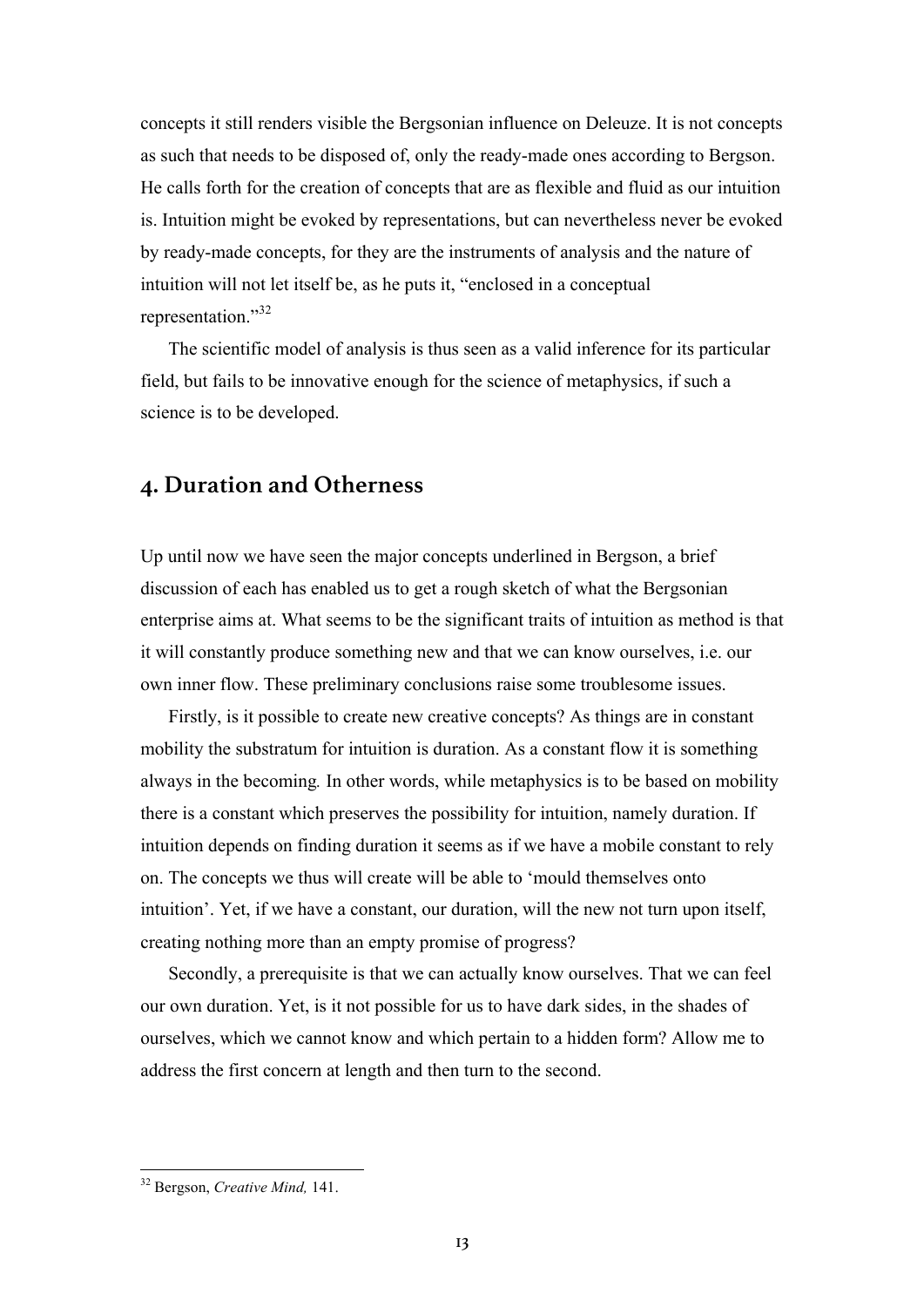#### *4.1 Novelty In Multiplicity*

It is not a question of whether or not duration is a constant within a species; as we have seen, duration is the pure mobility of a continuous flow of consciousness. It is rather how one is to reconcile the contingency of the world mentioned earlier, which mirrors the question of how my duration coincide with the duration of the plants that go to make up the world we live in. It is a question of multiplicity within the same genus producing specific species'.

[I]ntuiton […] is not a single act but an indefinite series of acts, all doubtless of the same genus but each one of a very distinct species. $33$ 

Already we are getting a hint towards how the intuition might connect with a multiplicity of acts, which we shall see, will attain to different quality and quantity. This would thus entail, since duration is the vehicle for intuition, that duration itself might be possible in a variety of attitudes.

[B]y the effort of intuition, one has the feeling of a certain well-defined *tension*, whose very definiteness seems like a choice between an infinity of possible durations, all very different from one another, even though each one of then, reduced to concepts, that is to say, considered externally from two opposite points of view, is always brought back to the indefinable combination of multiple and the one.<sup>34</sup>

The multiple and the one here refers to the image Bergson gives of beads on a thread. The beads representing all the instantaneous moments of existence, much like the *creatio continua* of Descartes where everything is born and dies again ad infinitum. Meanwhile the thread neglects the momentariness of the multiple and is described as an "eternity of death". This eternity becomes a place where duration has been stripped of its creation and is posited as a "dead" substratum for duration itself. Here an allusion to a Spinozistic worldview seems plausible, where all is determined following one guiding principle which interconnects all past, present and future events.

 $33$  Ibid., 155.<br> $34$  Ibid., 156. Emphasis in original.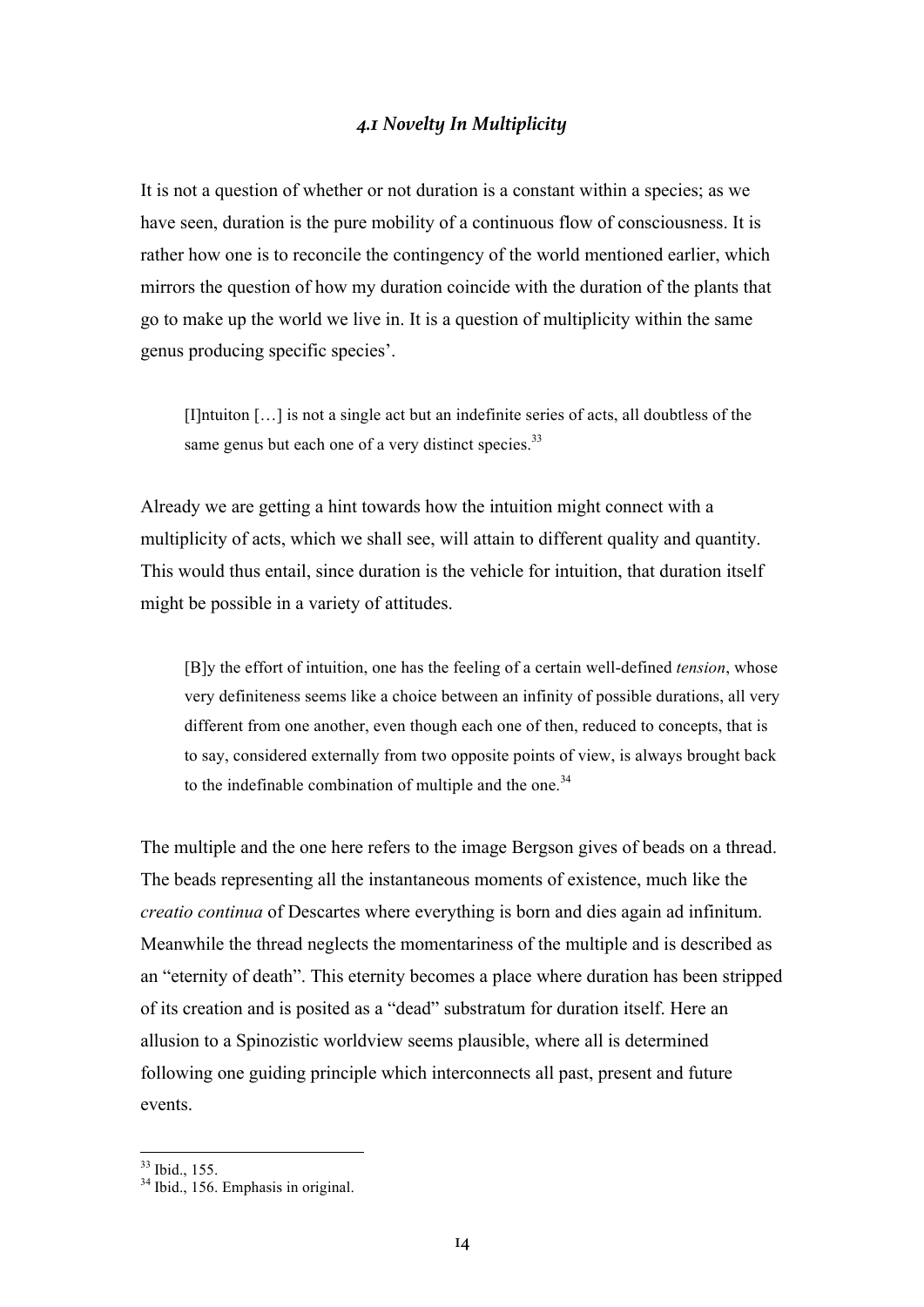What Bergson is aiming towards is the tension of a singular multiplicity that only allows itself to be felt via our own duration. A singular multiplicity in the sense that the genus of duration remains the same, yet its manifestations, its species', multiply.

[T]he intuition of our duration, far from leaving us suspended in the void as pure analysis would do, puts us in direct contact with a whole continuity of durations which we should try to follow either downwardly or upwardly [...] in the first case, we advance towards a duration more and more scattered, whose palpitations, […] dilute its quality into quantity: at the limit would be the pure homogeneous, the pure *repetition* by which we shall define materiality. In advancing in the other direction […] a duration which stretches [...] at the limit would be eternity. This time not only conceptual eternity, which is an eternity of death, but an eternity of life […] Between these two extreme limits moves intuition, and this movement is metaphysics itself.<sup>35</sup>

Could one, based on this description, place duration as a spectrum of different intensities? Above I described duration as the vehicle in which intuition finds itself. This is exactly the vehicle, which I just now imaged as a spectrum, where intuition moves from the bottom where pure repetition occurs, and materiality is manifest, towards an eternity of life where a perpetual act of creation is manifested. Keeping in mind that the method of intuition is aimed at the creation of new, more fitting, concepts, and that we, as habitual intellects, easily conform to the more downward side of the scale rather than the up, get stuck in the repetition of materiality by adopting a view of our mind as that of a material object.

If looked at from this viewpoint it seems that our mind being stuck in the duration of repetition, finds it harder and harder to distinguish any truly new, original, insight about the world since the thoughts themselves are looped and moulded onto the quotidian pragmatic concepts habitually employed. The multiple intensities on the scale of duration then seem to be the gateway for discovering, not only our own duration, but yields forth several other accounts of duration that our intuition might grasp. This leads us back to the original question of how new creative concepts can be created in a mind that seems to be determined by its own duration.

Bergson seems to answer that question by referring to the multiplicity of durations. Namely, through the scale of intensity ranging from materiality to pure

 <sup>35</sup> Ibid., 158. Emphasis in original.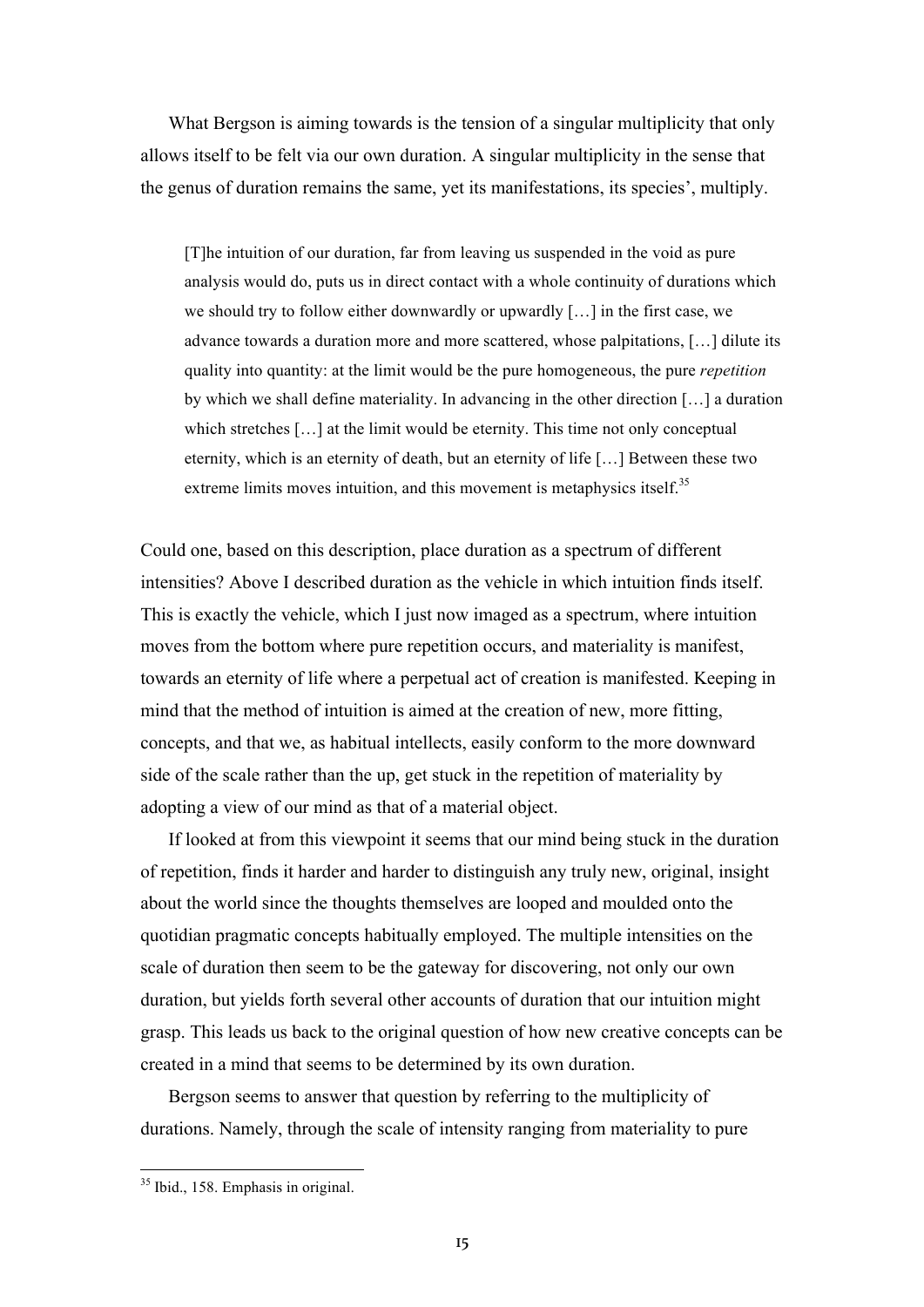spirit, or repetition to eternity, are we able to align our own duration in accordance with durations other than ourselves. The creation as such thus demands an integral spirit in which reality becomes lucid. That hint of integral spirit is to be found in the constant flow of ourselves since it is the only interior reality we know anything of: "[t]he consciousness we have of our own person in its continual flowing, introduces us to the interior of a reality on whose model we must imagine the others."<sup>36</sup>

If this is so, it would mean that all new creation via intuition would be moulded on only one form – namely ourselves. It would, in other words, contradict the pursuit of a new metaphysics intended at by Bergson. This leads us straight to the heart of the second question concerning the (un)certainty one might have of knowing oneself through and through.

### *4.2 The Wilted Man*

We already saw what Bergson thought of the man who could not experience his own duration. Discarded as a lost cause Bergson leaves him to wilt like a flower on a sand dune. Instead turning his attention towards how an able consciousness might stay open, or rather attentive, towards the fluctuations of his mental proceedings.

Those proceedings connect with what we saw above as the "periphery of being", namely, our memories, both mental and visceral, of things that have a pragmatic importance to us. Those memories created and 'piled up', so to speak, in our mental make-up act as the directors of our conscious lives. The materiality of our minds seem to carry with them certain tokens, or symbols, of knowledge. Without being of cardinal importance for our duration they do play an important role in as much as they are the informers of our past, and in a sense, the shapers of our future. The man whom Bergson left wilting on the sand dune is lacking this notion of awareness, he is lacking the ability to distinguish the memories etc., from his inner duration, disabling him from experiencing that same duration. His confusion of "the periphery of being" as actual duration inhibits his mind from going deeper.

Where is that deeper? Even though the movement of experiencing ones own duration sounds, in Bergson's words, very accessible, ambiguity remains as to where this accessibility can be sought when searching for an origin which goes beyond all our conscious, aware, capacities. And where does one place the form of an absolute

 <sup>36</sup> Ibid., 159.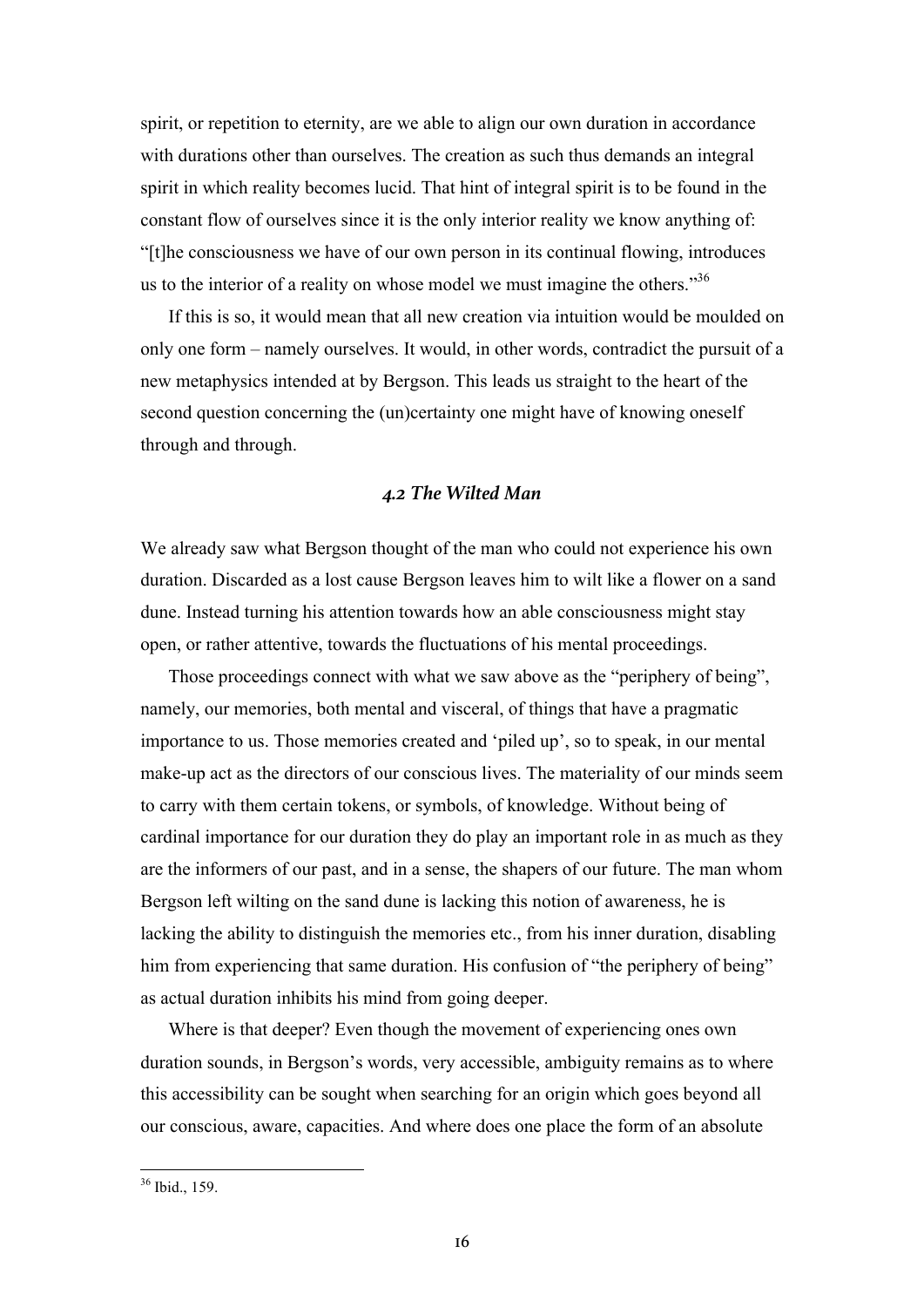knowledge as perfect if it is neither in our "periphery of being" nor in the constant flow of duration? The Bergsonian unconscious, where a darker origin might have been found, also leaves us empty-handed as all it resembles is a loop of death and birth:

"A consciousness which had two identical moments would be a consciousness without memory. It would therefore die and be re-born continually. How otherwise can unconsciousness be described?"<sup>37</sup>

The question asked was whether we can know ourselves. Clearly, the only knowledge we might have of ourselves is in memories etc., (periphery of being) or the experience of ourselves which is the bottomless pit we are left with. It does not seem reachable for everyone (the wilted man) and we cannot explain it accurately in words without admitting to an act of analysis. If this is true it will also render the multiplicity of durations problematic, as the only duration we surely should be able to know is our own.

The remaining option to safeguard the creation of new and the ability to know oneself seems to consist in maintaining the scale of intensities within our own being. Meaning that the movement between repetition and eternity is possible within the domains of one self. If that movement were possible one would be in need of a stronger force than aware consciousness gives us. The force required needs to be sought in a movement that goes beyond the rational, which here equals habit, to transcend its own limits of pragmatic concepts.

## **5. Intuition As Violence**

The notion of Not-Yet-Conscious in Bloch has already been anticipated and it is now that we can give it the attention it deserves. Bloch's discussion in *The Principle of Hope*<sup>38</sup> of the unconscious culminates in a distinction between the No-Longer-Conscious and the Not-Yet-Conscious. The former being in line with a Freudian unconsciousness of the repressed whilst the latter figures as a pre-consciousness in

<sup>&</sup>lt;sup>37</sup> Ibid., 138.<br><sup>38</sup> Ernst Bloch, *The Principle Of Hope*, transl. Neville Plaice, Stephen Plaice and Paul Knight, (Oxford: Basil Blackwell, 1986).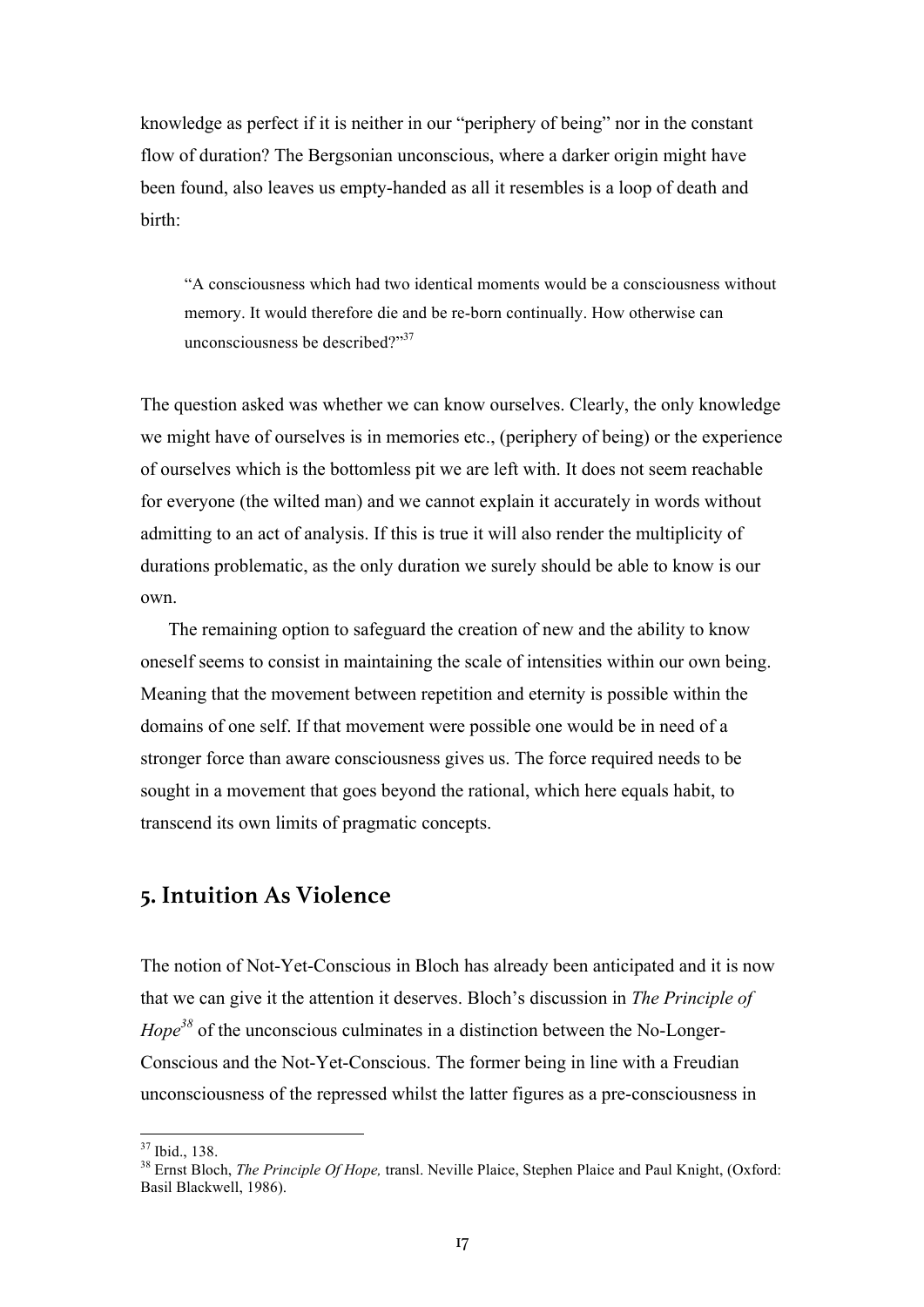which the possibility for the completely New (Novum) might emerge. The Not-Yet-Conscious is characterized by three events: "youth", "time of change" and "productivity", in which the last, productivity, consists of three stages.<sup>39</sup> Those stages are "incubation", "inspiration" and "explication".<sup>40</sup> The Not-Yet-Conscious is characterized by the sensation of intoxication, of being in love, connecting it so strongly with youth where these emotions are most acutely felt. This movement is the "dawn" of thought; it is the impossible made possible.

"In *incubation* there is a powerful intending, it aims at what is sought, what is dawning, on the advance."<sup>41</sup> Bloch continues with describing it as a "mist" where one is unsure of where the advance is towards and that at any moment a "flash" might hit us with a clear view – inspiration has struck. The light of the "flash" is nevertheless only made possible due to the preceding incubation.<sup>42</sup> Further, the explication process is when thought is set to action and youth realizes his revolution. $43$ 

Could it be possible for the concept of 'incubation' to redeem a problem that might not have been so apparent in Bergson, namely; the uncertainty of where to place the potential form of absolute knowledge as perfect? I mention that it might not have been apparent since it is not what Bloch himself criticizes Bergson for. His criticism goes beyond any positing of form denying Bergson the capacity of creation. Hence the Not-Yet-Conscious for Bloch acts as a form revealing itself within the preconscious, enabling the New (or novelty) to blossom.<sup>44</sup> Having that said, I will not engage in arguments pro or contra Bloch's view against Bergson but instead elaborate on the fundamental issue of finding a form in which novelty might arise.

This leads us back to the original question of how, and if, 'incubation' might act as a redemptive concept in the positing of form and creation in Bergson. The intuition which is Bergson's relies on the concept of absolute knowledge as perfect, being modelled upon a flow of duration, most concretely that of our own. The most viable suggestion seems to be what Bergson calls "the turn of thought upon itself".<sup>45</sup> To overcome the difficulty of actually doing that Bergson only mentions the mental

<sup>&</sup>lt;sup>39</sup> Bloch, *Principle of Hope,* 115.<br><sup>40</sup> Ibid., 122.<br><sup>41</sup> Ibid., 124.<br><sup>42</sup> Ibid., 124.<br><sup>43</sup> Bearing in mind that the project of Bloch is a Marxist metaphysical view on how to reach a Utopian State the categories he employs will have little importance for our discussion, yet does carry some harsh critique on Bergson, as we shall see.

<sup>44</sup> Bloch, *Principle of Hope,* 200-203. <sup>45</sup> Bergson, *Creative Mind*, 147.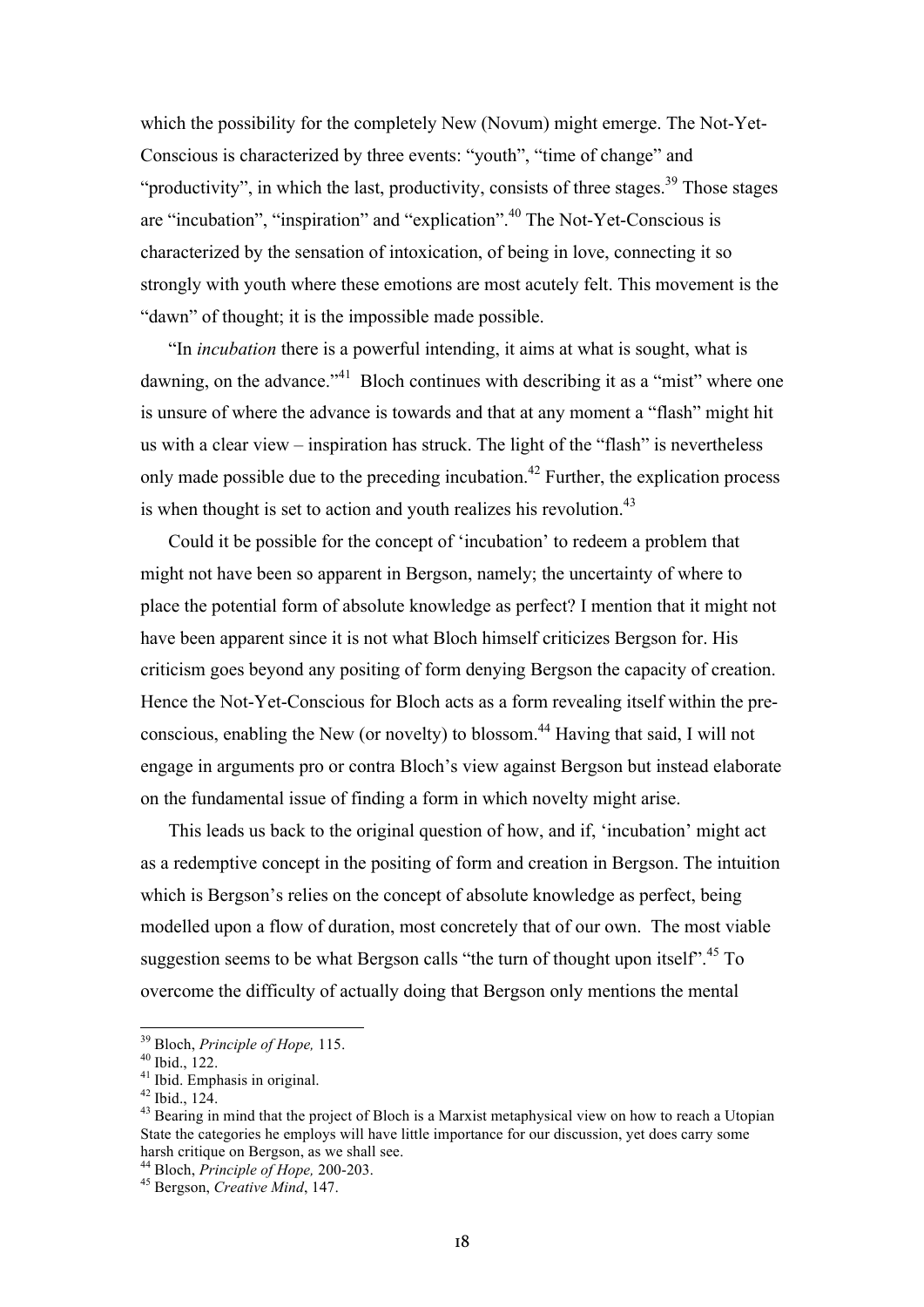exercise of applying several visual images as dissimilar as possible so that the mental capacities might distinguish better concepts from things, as seen above. Moreover, this process entails that the thought is actually rationally and consciously aware of that it is turning upon itself – enclosing itself in what it believes to be in search of, namely an absolute knowledge that will manifest itself completely and render new concepts possible. This seems rather hard to grasp, mainly because of the contradictory claim that reason can turn upon reason (light upon light).

In the process of establishing a new way of thinking that will render novel concepts possible there seems to be a movement similar to the concept of 'incubation' even in Bergson. Although it is not explicitly mentioned in Bergson's rendition of thought turning upon itself it still, I would argue, lays hidden in the vacuum of thought whilst struggling with the 'difficulty' of the movement itself. Meaning that once the mind has conquered the visual imagery exercise it would have to leap into unknown territories where reason begets the process of renewing itself. If looked at closely the very difficulty itself becomes the incubation stage of which Bloch renders visible in his own metaphysics. It also makes Bergson's metaphysics pass through a violent night before ever reaching the twilight which is the shore of new concepts. Exactly because the insistence on absolute knowledge as perfect is emphasised, Bergson cannot be made susceptible to a 'feeling of spring' as seen in Bloch. There is no ideology or further aim which is on Bergson's horizon except the violent night of reason turning on reason. This does not entail a disadvantage to his philosophy if the violence is here taken as a re-discovery of the absolute in a perfect form.

The 'begetting' of a renewal of reason, of new concepts, is one constituted by the person who is making violence onto himself. By 'incubating' the violence an inverted effect is produced which will release the intuition into the creation of new concepts. Obviously, this argument would not satisfy the needs of form posed by Bloch, but it does suffice for our purposes as it renders visible the violent night of intuition which re-instates the entirely new, perfect concept. A concept that will always be subject to change and must, out of necessity, repeatedly endure the violent nights of transformation imposed by intuition.

19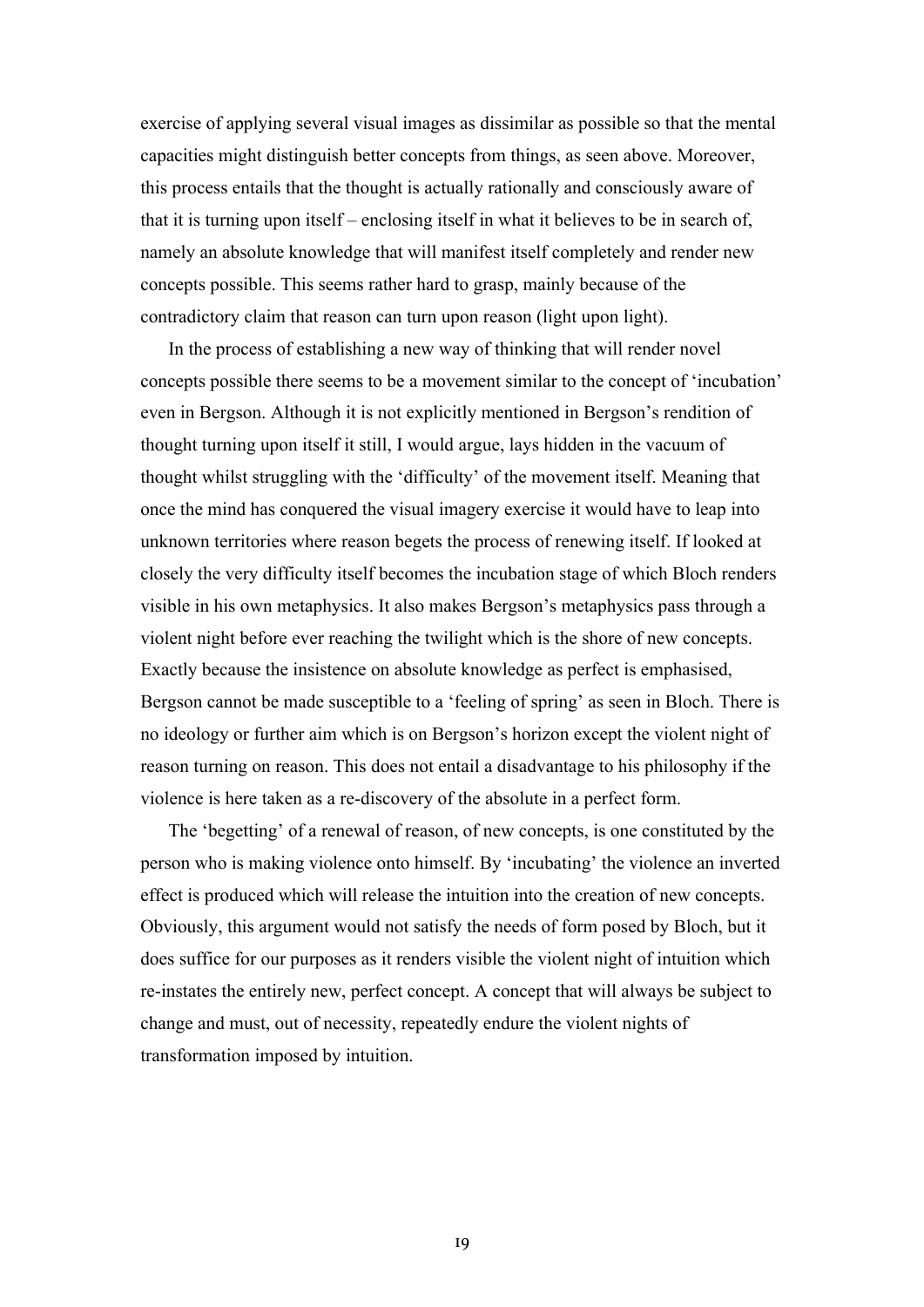## **6. Epilogue Of The Twilight**

A thread has been traced through all topics discussed. From precision and Descartes, through analysis and intuition, into duration in relation to self and otherness arriving at the stage of violence which intuition subjects us to. That thread has been strung between a movement within a movement, between scientific and philosophical reasoning, and further between a philosophy of light and darkness, aiming at a twilight where both might be welcomed.

By avoiding an 'already full' interpretation of Bergson the aim of this essay has been to discuss the various topics from a perspective that would show the ambiguous character of Bergson's enterprise without stating the obvious difficulties a method of intuition would entail. Thus evading the trap of placing his metaphysics in various "ready-made" categories. Instead focus has been directed towards what his philosophy and method of intuition would entail if thought of seriously and actually practised.

It also goes to show that the very want to classify him as either empiricist, rationalist, vitalist or mystic, depending on which side the attack is coming from, is due to i) the ambiguity of content in his texts, and ii) the self-evident rhetoric used. This, I believe, has sadly attracted a lot of dispute concerning the form in which it is presented rather than the content of his thought.

What is left after the discussion just made is the further exploration of how the violence of intuition might function, what it consists of, how it acts upon our minds other than being a violent force nurtured by reason trying to re-define itself. Questions remain unanswered; How to awaken the wilted man? Which concepts are to be sought by the philosopher? etc. All the argumentation above has aimed at showing is the violent factor of intuition in the process of creation. That violence opens up questions on how much one mind might be able to renew itself. It would seem fair to say that concepts reached by this kind of intuition might come far apart, but that each time a new concept is arrived at the creator might savour it even more intensely after the hard labour of giving birth to it. Leading on to meditations on whether or not the actual quality of the concept lives up to its supposed predecessors, or if its status only remains high due to how it came to be. Due to lack of space that discussion cannot be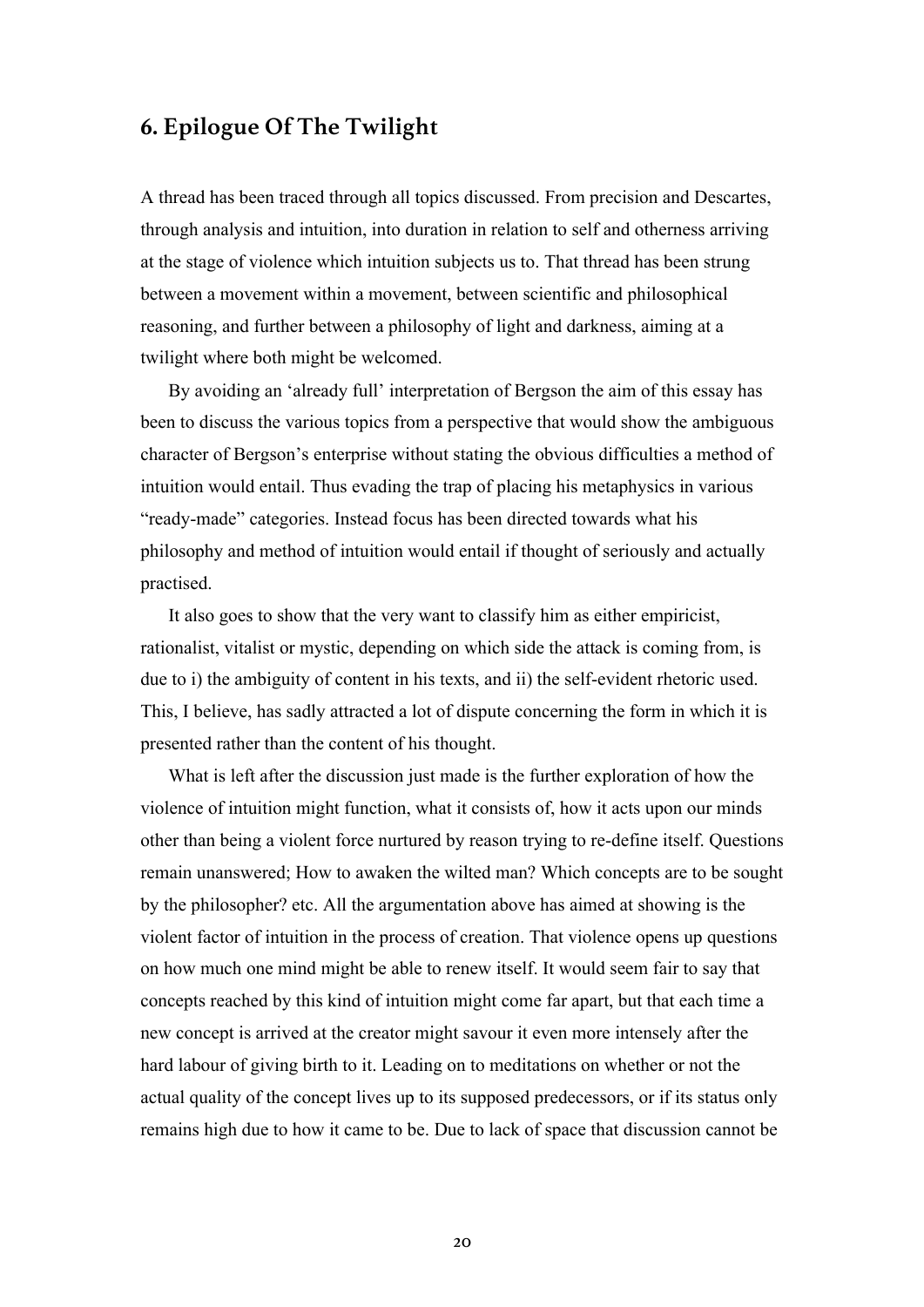continued here but the thesis put forward in this essay will, at least, have opened up for the possibility of such a discussion to take place.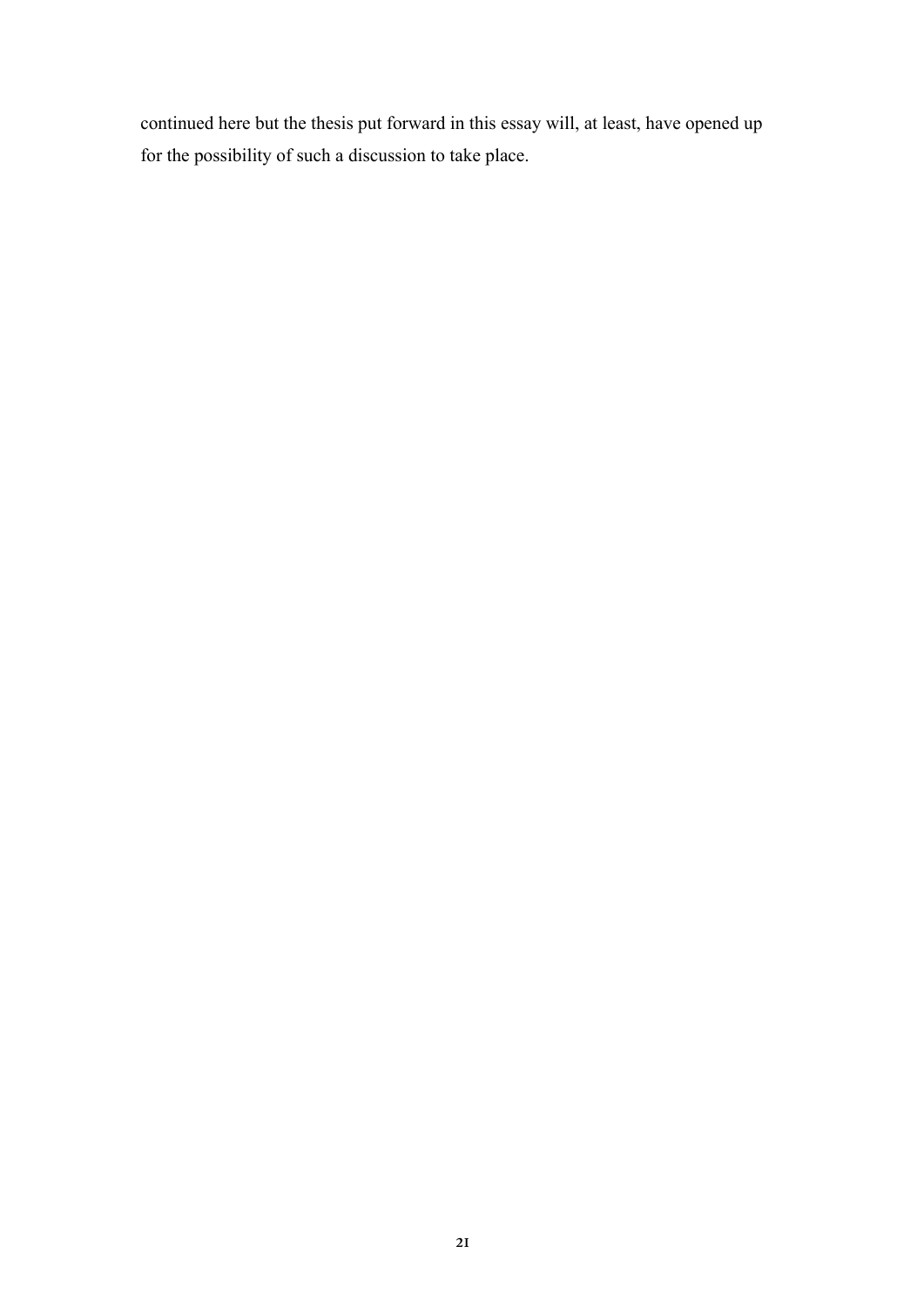# **Bibliography**

### *- Sources*

Aristotle. *Metaphysics.* Translated by Hugh Tredennick. Harvard University Press: London William Heinemann Ltd. 1933, 1989.

Bergson, Henri. *The Creative Mind: An Introduction to Metaphysic.* Translated by Mabelle L. Andison. New York: Dover Publications, 2007.

Bergson, Henri. *Creative Evolution*. Translated by Arthur Mitchell. New York: Dover Publications, 1998.

Bloch, Ernst. *The Principle Of Hope.* Translated by Neville Plaice, Stephen Plaice and Paul Knight. Oxford: Basil Blackwell, 1986.

Descartes, Rene. *Meditations On First Philosophy*. Translated by John Cottingham. Cambridge: Cambridge University Press, 1996.

*- Secondary Literature*

Deleuze, Gilles. *Bergsonism.* Translated by Hugh Tomlinson and Barbra Habberjam. New York: Zone Books, 1988.

Deleuze, Gilles, and Felix Guattari. *What Is Philosophy?* Translated by Hugh Tomlinson and Graham Burchell. New York: Columbia University Press, 1994.

Guerlac, Suzanne. *Thinking In Time: An Introduction to Henri Bergson.* New York: Cornell University Press, 2006.

Gunter, Peter. "Gilles Deleuze, Deleuze's Bergson and Bergson Himself, " in *Deleuze, Whitehead, Bergson – Rhizomatic Connections*, edited by Keith Robinson, 167-180. Hampshire: Palgrave Macmillan, 2009.

Moore, F.C.T. *Bergson: Thinking Backwards.* Cambridge: Cambridge University Press, 1996.

Mullarkey, John, (ed.). *The New Bergson*. Manchester: Manchester University Press, 1999.

Mullarkey, John. *Bergson And Philosophy*. Edinburgh: Edinburgh University Press, 1999.